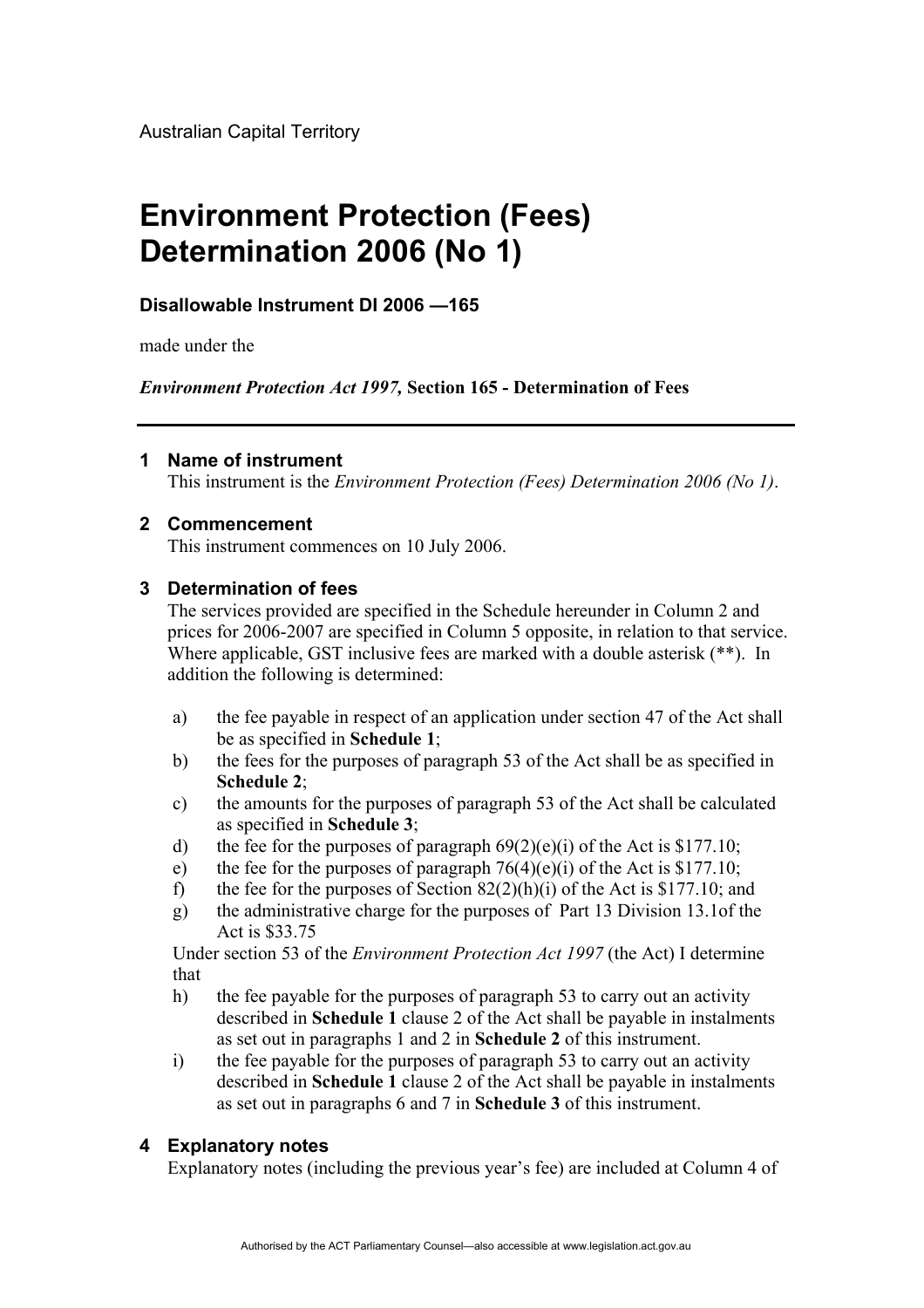the Schedule and at the end of the Schedule. Explanatory notes and their headings in the Schedule do not form part of the determination.

#### **5 Payment of Fee**

The fees determined in this schedule are payable to the ACT Government by the person(s) requesting the goods or services, as listed.

#### **6 Revocation**

This instrument revokes Disallowable Instrument Number DI 2005—185.

John Hargreaves MLA Minister for the Territory and Municipal Services 6 July 2006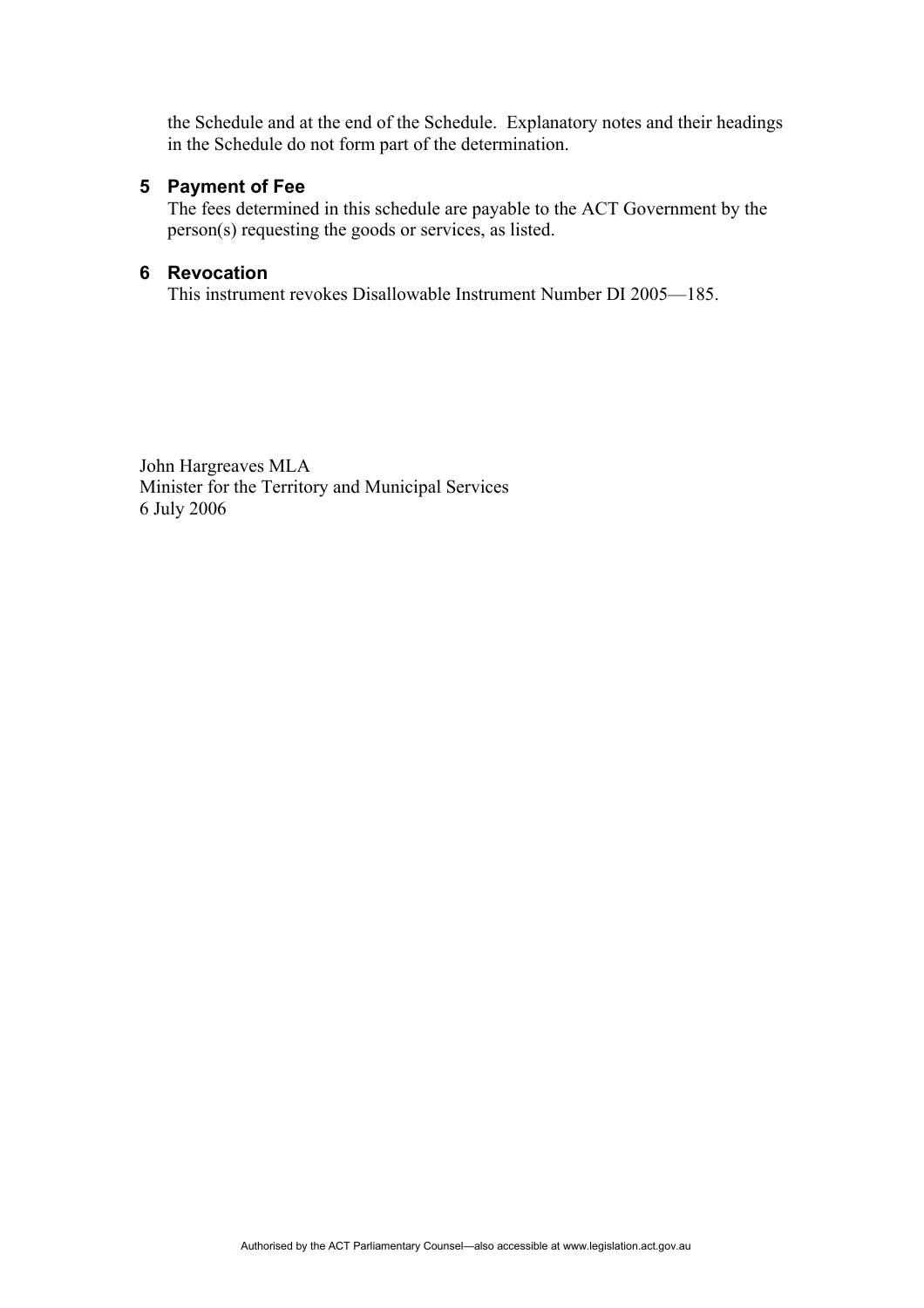## *THIS IS PAGE 1 OF SCHEDULE 1 TO THE INSTRUMENT MADE UNDER THE ENVIRONMENT PROTECTION ACT 1997*

| <b>Listing</b><br>activity for<br>which fee is<br>payable | Description of activity for which<br>fee is payable                                                                         | Level of activity                      | <b>Notes</b><br>\$<br>(Fee<br>2005-2006) | <i>Explanatory</i> Fee payable<br>S<br>2006-2007 |
|-----------------------------------------------------------|-----------------------------------------------------------------------------------------------------------------------------|----------------------------------------|------------------------------------------|--------------------------------------------------|
| (1)                                                       | (2)                                                                                                                         | (3)                                    | (4)                                      | (5)                                              |
| 2(1)                                                      | Manufacture, sale, storage, supply,<br>transport, use, servicing or disposal<br>of an ozone depleting or other<br>substance | A11                                    | 176.20                                   | 182.70                                           |
| 2(2)                                                      | Extraction of materials from<br>waterways where the amount<br>expected to be extracted is                                   | 0 to $30,000$ cubic<br>metres per year | 352.50                                   | 365.50                                           |
| 2(2)                                                      | Extraction of materials from<br>waterways where the amount<br>expected to be extracted is                                   | $>30,000$ cubic<br>metres per year     | 1178.05                                  | 1221.60                                          |
| 2(3)                                                      | Extraction of materials from land<br>where the equipment is designed to<br>extract                                          | $>30,000$ tonnes per<br>year           | 1178.05                                  | 1221.60                                          |
| 2(4)                                                      | Commercial incineration                                                                                                     | All                                    | 1767.72                                  | 1833.10                                          |
| 2(5)                                                      | Sterilisation of clinical waste                                                                                             | A11                                    | 1699.15                                  | 1762.00                                          |
| 2(6)                                                      | Conduct of a crematorium                                                                                                    | All                                    | 176.20                                   | 182.70                                           |
| 2(7)                                                      | Operation of a commercial landfill                                                                                          | All                                    | 1767.70                                  | 1833.10                                          |
| 2(8)                                                      | Acceptance of soil on land                                                                                                  | All                                    | 176.20                                   | 182.70                                           |
| 2(9)                                                      | Transport of controlled waste                                                                                               | All                                    | 352.50                                   | 365.50                                           |
| 2(10)                                                     | Provision of regulated waste for<br>transport                                                                               | All                                    | 176.20                                   | 182.70                                           |
| 2(11)                                                     | Transportation of regulated waste                                                                                           | All                                    | 352.50                                   | 365.50                                           |
| 2(12)                                                     | Sewage treatment – discharge to<br>land or water where the peak load<br>capacity is designed for                            | 100 to 50,000<br>persons per day       | 352.50                                   | 365.50                                           |
| 2(12)                                                     | Sewage treatment – discharge to<br>land or water where the peak load<br>capacity is designed for                            | $>50,000$ persons per<br>day           | 1178.05                                  | 1221.60                                          |
| 2(13)                                                     | Treatment, handling or storage of<br>contaminated soil                                                                      | All                                    | 176.20                                   | 182.70                                           |
| 2(14)                                                     | Treatment of more than 10,000<br>cubic metres of contaminated soil                                                          | All                                    | 176.20                                   | 182.70                                           |
| 2(15)                                                     | Milking of animals – the operation<br>of a facility designed to milk                                                        | $> 800$ animals per<br>day             | 1178.05                                  | 1221.60                                          |
| 2(16)                                                     | Processing of milk or milk products<br>where the facility is designed to<br>process                                         | $>$ 30,000 kilolitres<br>per year      | 1178.05                                  | 1221.60                                          |
| 2(17)                                                     | Processing of agricultural crops<br>where the facility is designed to<br>process more than                                  | 30,000 tonnes per<br>year              | 1178.05                                  | 1221.60                                          |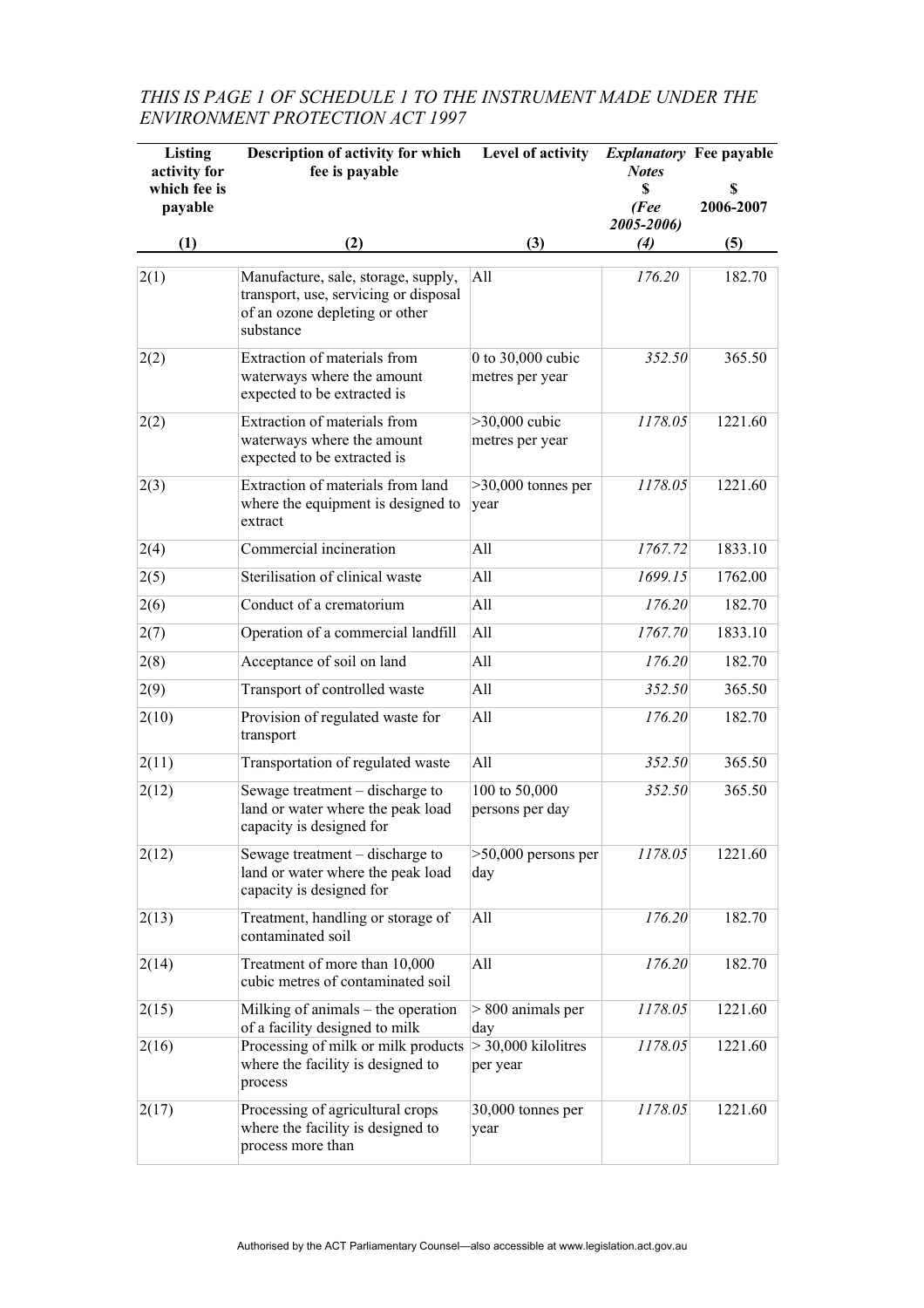## *THIS IS PAGE 2 OF SCHEDULE 1 TO THE INSTRUMENT MADE UNDER THE ENVIRONMENT PROTECTION ACT 1997*

| Listing<br>activity for<br>which fee is<br>payable | Description of activity for which<br>fee is payable                                                                                                               | Level of activity                     | <b>Notes</b><br>\$<br>(Fee      | <i>Explanatory</i> Fee payable<br>S<br>2006-2007 |
|----------------------------------------------------|-------------------------------------------------------------------------------------------------------------------------------------------------------------------|---------------------------------------|---------------------------------|--------------------------------------------------|
| (1)                                                | (2)                                                                                                                                                               | (3)                                   | 2005-2006)<br>$\left( 4\right)$ | (5)                                              |
|                                                    |                                                                                                                                                                   |                                       |                                 |                                                  |
| 2(18)                                              | Commercial aquaculture or<br>mariculture                                                                                                                          | All                                   | 352.50                          | 365.50                                           |
| 2(19)                                              | Operation of a stock feedlot where<br>the facility is designed to<br>accommodate more than 200 but<br>less than 1200 tonnes live animal<br>weight at any one time | $200$ to $1,200$ tonnes               | 352.50                          | 365.50                                           |
| 2(19)                                              | Operation of a stock feedlot where<br>the facility is designed to<br>accommodate more than 1200<br>tonnes live animal weight at any<br>one time                   | $>1,200$ tonnes                       | 1178.05                         | 1221.60                                          |
| 2(20)                                              | Keeping of poultry where the<br>facility is designed to accommodate<br>live birds weighing                                                                        | 180 to 375 tonnes                     | 352.50                          | 365.50                                           |
| 2(20)                                              | Keeping of poultry where the<br>facility is designed to accommodate<br>live birds weighing                                                                        | $>375$ tonnes                         | 1178.05                         | 1221.60                                          |
| 2(21)                                              | Operation of a commercial stock<br>yard                                                                                                                           | All                                   | 176.20                          | 182.70                                           |
| 2(22)                                              | Operation of an abattoir where the<br>facility is designed to process live<br>animals weighing                                                                    | $>3,000$ kilograms<br>per day         | 352.50                          | 365.50                                           |
| 2(23)                                              | Commercial cleaning or<br>carbonisation of wool                                                                                                                   | All                                   | 352.50                          | 365.50                                           |
| 2(24)                                              | Tanning of animal skins or<br>fellmongery activities where the<br>amount expected to be processed is                                                              | $0$ to $10,000$ tonnes<br>per year    | 352.50                          | .365.50                                          |
| 2(24)                                              | Tanning of animal skins or<br>fellmongery activities where the<br>amount expected to be processed is                                                              | $>10,000$ tonnes per<br>year          | 1178.05                         | 1221.60                                          |
| 2(25)                                              | Outdoor concert activities                                                                                                                                        | All                                   | 176.20                          | 182.70                                           |
| 2(26)                                              | Management of a concert venue                                                                                                                                     | <b>Exhibition Park in</b><br>Canberra | 588.40                          | 610.15                                           |
| 2(26)                                              | Management of a concert venue                                                                                                                                     | Others                                | 176.20                          | 182.70                                           |
| 2(27)                                              | Electricity generation where the<br>generating capacity of the plant is                                                                                           | 0 to 450 gigawatts<br>per hour        | 588.40                          | 610.15                                           |
| 2(27)                                              | Electricity generation where the<br>generating capacity of the plant is                                                                                           | >450 gigawatts per<br>hour            | 1767.70                         | 1833.10                                          |
| 2(28)                                              | Motor racing events                                                                                                                                               | All                                   | 176.20                          | 182.70                                           |
| 2(29)                                              | Management of a motor racing<br>venue                                                                                                                             | All                                   | 176.20                          | 182.70                                           |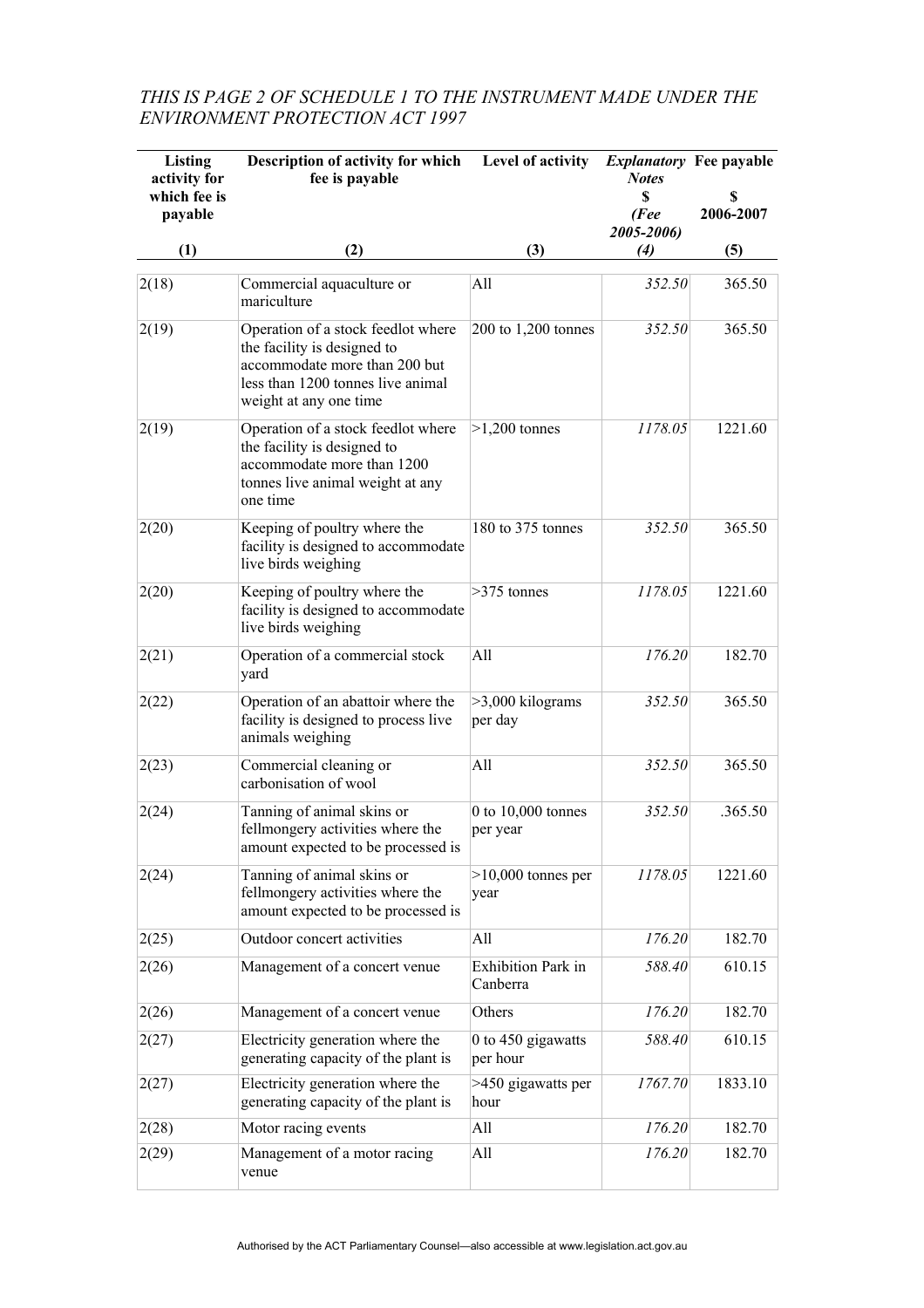## *THIS IS PAGE 3 OF SCHEDULE 1 TO THE INSTRUMENT MADE UNDER THE ENVIRONMENT PROTECTION ACT 1997*

| Listing<br>activity for<br>which fee is<br>payable | Description of activity for which<br>fee is payable                                                                   | Level of activity                                                                 | <i>Explanatory</i> Fee payable<br><b>Notes</b><br>S<br>(Fee<br>2005-2006) | S<br>2006-2007 |
|----------------------------------------------------|-----------------------------------------------------------------------------------------------------------------------|-----------------------------------------------------------------------------------|---------------------------------------------------------------------------|----------------|
| (1)                                                | (2)                                                                                                                   | (3)                                                                               | (4)                                                                       | (5)            |
| 2(31)                                              | Commercial use of chemical<br>products                                                                                | All                                                                               | 176.20                                                                    | 182.70         |
| 2(32)                                              | Storage of petroleum products -<br>where the facility is designed to<br>store more than                               | 500 cubic metres                                                                  | 1767.70                                                                   | 1833.10        |
| 2(33)                                              | Production of petroleum products                                                                                      | All                                                                               | 1767.70                                                                   | 1833.10        |
| 2(34)                                              | Waste oil recovery where the<br>amount expected to be processed is                                                    | $20$ to $1,000$ tonnes<br>per year                                                | 352.50                                                                    | 365.50         |
| 2(34)                                              | Waste oil recovery where the<br>amount expected to be processed is                                                    | $>1,000$ tonnes per<br>year                                                       | 1178.05                                                                   | 1221.60        |
| 2(35)                                              | Helicopter facilities                                                                                                 | All                                                                               | 352.50                                                                    | 365.50         |
| 2(36)                                              | Logging operations – where the<br>operation logs or intends to log                                                    | $>5,000$ tonnes per<br>year                                                       | 1178.05                                                                   | 1221.60        |
| 2(37)                                              | Commercial production of alcoholic 100 to 21,000<br>beverages where the facility is<br>designed to produce            | kilolitres per year                                                               | 352.50                                                                    | 365.50         |
| 2(37)                                              | Commercial production of alcoholic $\geq$ 21,000 kilolitres<br>beverages where the facility is<br>designed to produce | per year                                                                          | 1178.05                                                                   | 1221.60        |
| 2(38)                                              | Application of biosolid products<br>where the amount expected to be<br>applied is                                     | $>500$ to 3,000<br>tonnes per year                                                | 352.50                                                                    | 365.50         |
| 2(38)                                              | Application of biosolid products<br>where the amount expected to be<br>applied is                                     | $>3,000$ tonnes per<br>year                                                       | 1178.05                                                                   | 1221.60        |
| 2(39)                                              | Composting activities where the<br>amount of material expected to be<br>received for composting is                    | $>200$ tonnes of<br>animal waste or $>$<br>5000 tonnes of plant<br>waste per year | 1178.05                                                                   | 1221.60        |
| 2(40)                                              | Wood or timber milling where the<br>facility is designed to produce more per year<br>than                             | 30,000 cubic metres                                                               | 1178.05                                                                   | 1221.60        |
| 2(41)                                              | Manufacture of things in furnaces<br>or kilns - where the facility is<br>designed to produce more than                | 10,000 tonnes per<br>year                                                         | 1178.05                                                                   | 1221.60        |
| 2(42)                                              | Commercial preservation of wood<br>where the facility is designed to<br>process                                       | more than 10,000<br>cubic metres per<br>year                                      | 1178.05                                                                   | 1221.60        |
| 2(43)                                              | Production of concrete or concrete<br>products where the facility is<br>designed to produce                           | 7,000 to 13,000<br>cubic metres per<br>year                                       | 352.50                                                                    | 365.50         |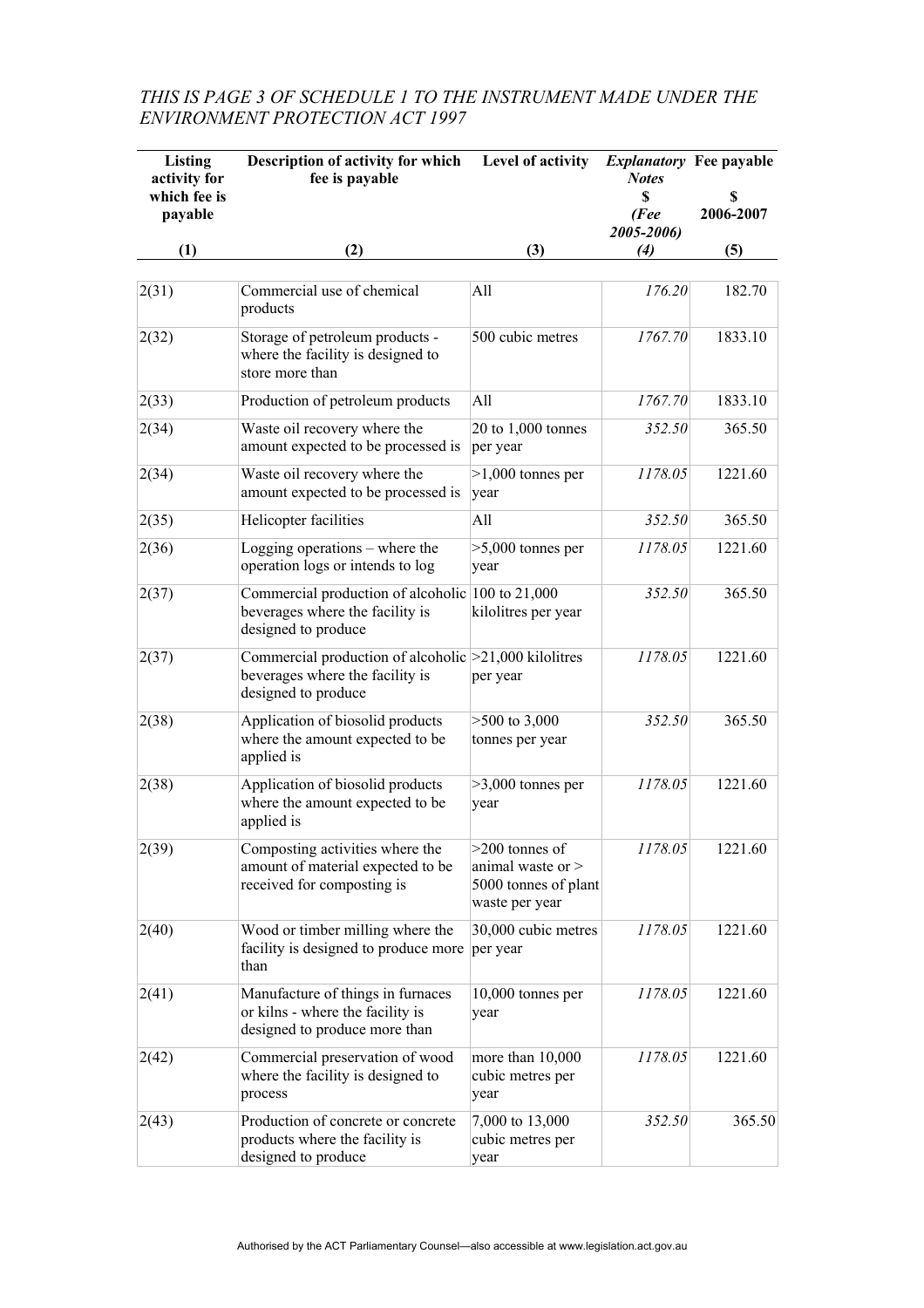## *THIS IS PAGE 4 OF SCHEDULE 1 TO THE INSTRUMENT MADE UNDER THE ENVIRONMENT PROTECTION ACT 1997*

| Listing<br>activity for<br>which fee is<br>payable | Description of activity for which<br>fee is payable                                                             | Level of activity                                                  | <b>Notes</b><br>\$<br>(Fee<br>2005-2006) | <b>Explanatory</b> Fee payable<br>\$<br>2006-2007 |
|----------------------------------------------------|-----------------------------------------------------------------------------------------------------------------|--------------------------------------------------------------------|------------------------------------------|---------------------------------------------------|
| (1)                                                | (2)                                                                                                             | (3)                                                                | $\left( 4\right)$                        | (5)                                               |
| 2(43)                                              | Production of concrete or concrete<br>products where the facility is<br>designed to produce                     | $>13,000$ cubic<br>metres per year                                 | 1178.05                                  | 1221.60                                           |
| 2(44)                                              | Production of bituminous road<br>building materials where the facility year<br>is designed to produce more than | 30,000 tonnes per                                                  | 1178.05                                  | 1221.60                                           |
| 2(45)                                              | Crushing, grinding or separating of<br>materials where the facility is<br>designed to produce                   | 10,000 to 30,000<br>tonnes per year                                | 352.50                                   | 365.50                                            |
| 2(45)                                              | Crushing, grinding or separating of<br>materials where the facility is<br>designed to produce                   | $>$ 30,000 tonnes per<br>year                                      | 1178.05                                  | 1221.60                                           |
| 2(46)                                              | The sale or supply in the Territory<br>of firewood to the person who uses<br>it                                 | All                                                                | 176.20                                   | 182.70                                            |
| 2(47)                                              | Sale or supply in the Territory of<br>firewood to a person other than one<br>mentioned in item 46               | All                                                                | 176.20                                   | 182.70                                            |
| 2(48)                                              | Preparation for sale or supply of<br>firewood in the Territory                                                  | All                                                                | 176.20                                   | 182.70                                            |
| 3(1)                                               | Manufacture of things in furnaces<br>or kilns - where the facility is<br>designed to produce                    | more than 100<br>tonnes and less than<br>10,000 tonnes per<br>year | 176.20                                   | 182.70                                            |
| 3(2)                                               | Commercial preservation of wood<br>where the facility is designed to<br>process                                 | less than 10,000<br>cubic metres per<br>year                       | 176.20                                   | 182.70                                            |
| 3(3)                                               | Forestry activities                                                                                             | All                                                                | 1767.70                                  | 1833.10                                           |
| 3(4)                                               | Major land development or<br>construction activities                                                            | All                                                                | 176.20                                   | 182.70                                            |
| 3(5)                                               | Management of municipal service<br>maintenance on unleased land                                                 | All                                                                | 1767.70                                  | 1833.10                                           |
| 3(6)                                               | Wastewater recycling activities                                                                                 | All                                                                | 176.20                                   | 182.70                                            |
| 3(7)                                               | Commercial collection of waste<br>from commercial premises                                                      | All                                                                | 176.20                                   | 182.70                                            |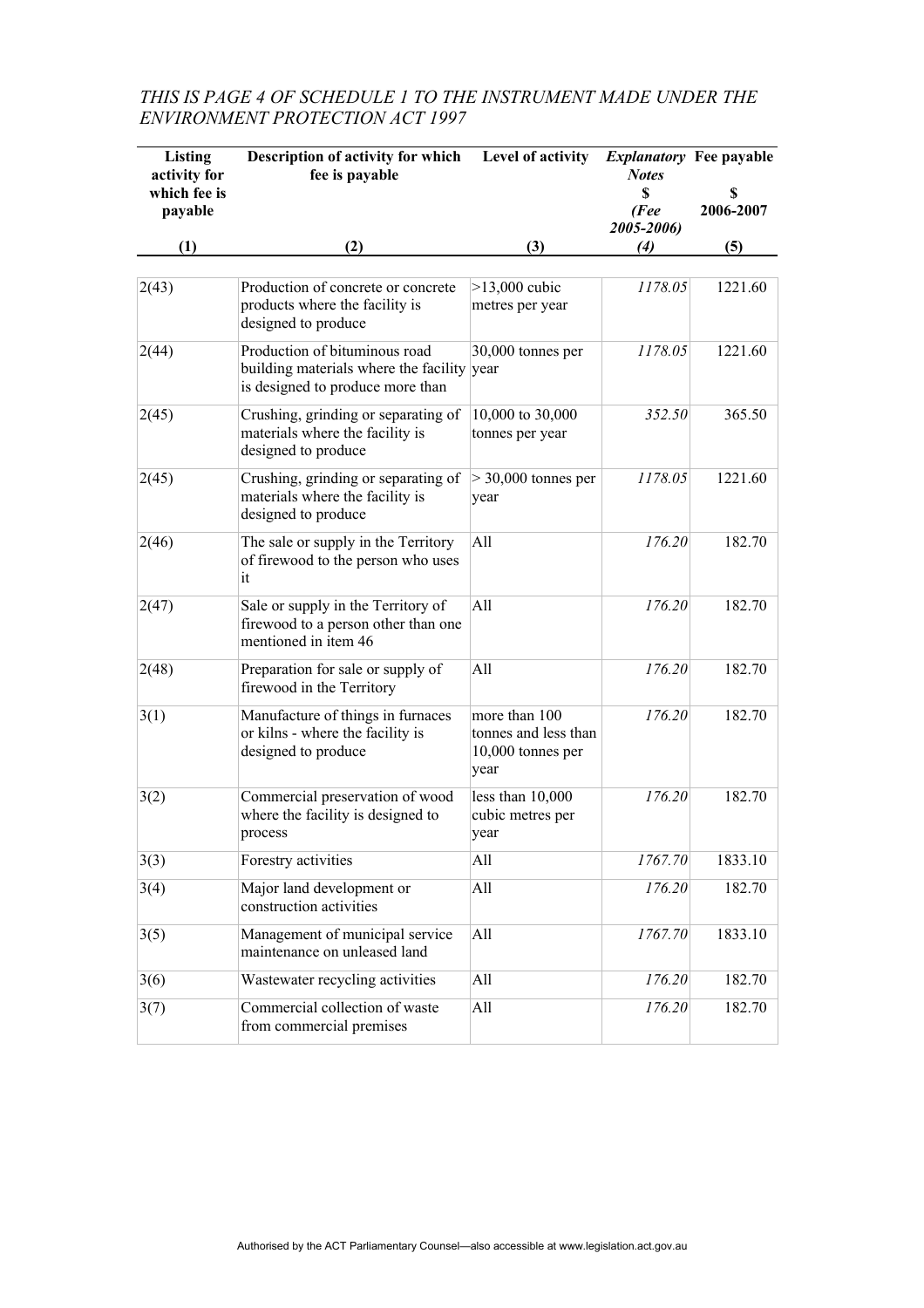#### *THIS IS PAGE 1 OF SCHEDULE 2 TO THE INSTRUMENT MADE UNDER THE ENVIRONMENT PROTECTION ACT 1997*

1. The fee payable per year for the purposes of clause 2 (12) shall be paid in four instalments of three months each.

The commencement date for the instalments shall be the day after the date of effect or anniversary of effect of the authorisation. The commencement date for the second, third and fourth instalments each year shall be three months, six months and nine months respectively after the commencement date for the first instalment.

The instalment finish date shall be the day after the day three months from the instalment commencement date.

Each instalment payments shall be paid within 60 days after the instalment finish date.

2. The fee payable for all other clauses in **Schedule 2** shall be paid within 30 days after the date of effect or anniversary of effect of the authorisation.

| Listing                      | Description of activity for which                                                                                           | Level of activity                          | <i>Explanatory</i> Fee payable |                |
|------------------------------|-----------------------------------------------------------------------------------------------------------------------------|--------------------------------------------|--------------------------------|----------------|
| activity for<br>which fee is | fee is payable                                                                                                              |                                            | <b>Notes</b><br>\$             | S<br>2006-2007 |
| payable                      |                                                                                                                             |                                            | (Fee<br>2005-2006)             |                |
| (1)                          | (2)                                                                                                                         | (3)                                        | (4)                            | (5)            |
| 2(1)                         | Manufacture, sale, storage, supply,<br>transport, use, servicing or disposal<br>of an ozone depleting or other<br>substance | All                                        | 176.20                         | 182.70         |
| 2(2)                         | Extraction of materials from<br>waterways where the amount<br>extracted per year is                                         | 0 to 30,000 cubic<br>metres                | 533.35                         | 553.05         |
| 2(2)                         | Extraction of materials from<br>waterways where the amount<br>extracted per year is                                         | $>30,000$ to 50,000<br>cubic metres        | 1600.35                        | 1659.55        |
| 2(2)                         | Extraction of materials from<br>waterways where the amount<br>extracted per year is                                         | $>50,000$ to $100,000$<br>cubic metres     | 5334.85                        | 5532.20        |
| 2(2)                         | Extraction of materials from<br>waterways where the amount<br>extracted per year is                                         | $>100,000$ to<br>500,000 cubic<br>metres   | 14404.15                       | 14937.10       |
| 2(2)                         | Extraction of materials from<br>waterways where the amount<br>extracted per year is                                         | $>500,000$ to<br>2,000,000 cubic<br>metres | 35743.95                       | 37066.45       |
| 2(2)                         | Extraction of materials from<br>waterways where the amount<br>extracted per year is                                         | $>2,000,000$ cubic<br>metres               | 64019.05                       | 66387.75       |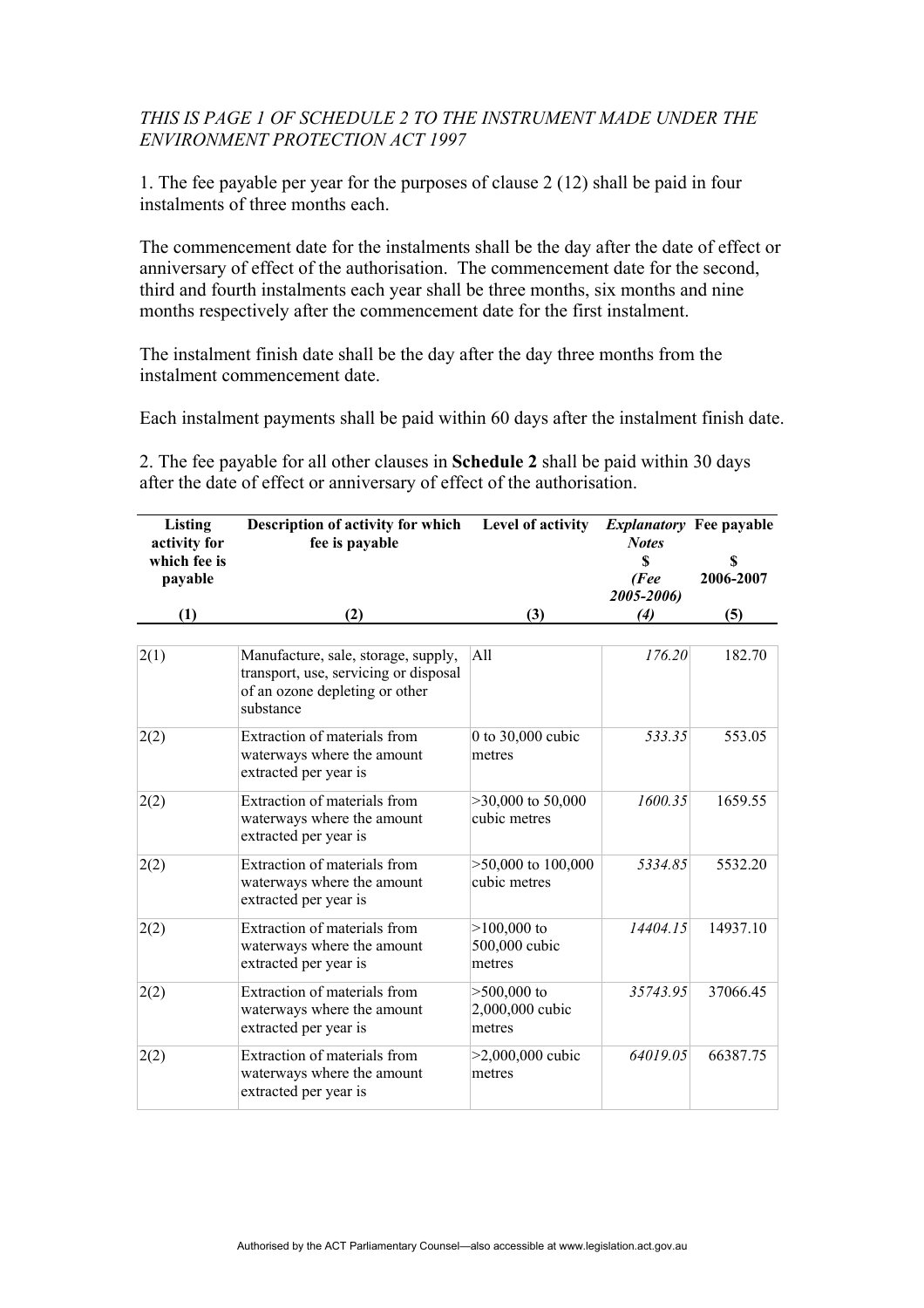## *THIS IS PAGE 2 OF SCHEDULE 2 TO THE INSTRUMENT MADE UNDER THE ENVIRONMENT PROTECTION ACT 1997*

| Listing<br>activity for<br>which fee is<br>payable | Description of activity for which<br>fee is payable                                                      | Level of activity                             | <i>Explanatory</i> Fee payable<br><b>Notes</b><br>\$<br>(Fee<br>2005-2006) | S<br>2006-2007 |
|----------------------------------------------------|----------------------------------------------------------------------------------------------------------|-----------------------------------------------|----------------------------------------------------------------------------|----------------|
| (1)                                                | (2)                                                                                                      | (3)                                           | (4)                                                                        | (5)            |
| 2(3)                                               | Extraction of materials from land<br>where the amount extracted is                                       | 0 to 30,000 tonnes<br>per year                | 533.35                                                                     | 553.05         |
| 2(3)                                               | Extraction of materials from land<br>where the amount extracted is                                       | $>30,000$ to 50,000<br>tonnes per year        | 1600.35                                                                    | 1659.55        |
| 2(3)                                               | Extraction of materials from land<br>where the amount extracted is                                       | $>50,000$ to $100,000$<br>tonnes per year     | 5334.85                                                                    | 5532.20        |
| 2(3)                                               | Extraction of materials from land<br>where the amount extracted is                                       | $>100,000$ to<br>500,000 tonnes per<br>year   | 14404.15                                                                   | 14937.10       |
| 2(3)                                               | Extraction of materials from land<br>where the amount extracted is                                       | $>500,000$ to<br>2,000,000 tonnes<br>per year | 35743.95                                                                   | 37066.45       |
| 2(3)                                               | Extraction of materials from land<br>where the amount extracted is                                       | $>2,000,000$ tonnes<br>per year               | 64019.05                                                                   | 66387.75       |
| 2(4)                                               | Commercial incineration where the<br>amount of cytotoxic, clinical or<br>quarantine waste incinerated is | $0$ to $1,000$ tonnes<br>per year             | 2667.35                                                                    | 2766.00        |
| 2(4)                                               | Commercial incineration where the<br>amount of cytotoxic, clinical or<br>quarantine waste incinerated is | $>1,000$ tonnes per<br>year                   | 6935.25                                                                    | 7191.85        |
| 2(4)                                               | Commercial incineration where the<br>amount of municipal waste<br>incinerated per year is                | All                                           | 6935.25                                                                    | 7191.85        |
| 2(5)                                               | Sterilisation of clinical waste                                                                          | All                                           | 3339.15                                                                    | 3462.65        |
| 2(6)                                               | Conduct of a crematorium                                                                                 | All                                           | 176.20                                                                     | 182.70         |
| 2(7)                                               | Operation of a commercial landfill<br>where the amount of waste received tonnes per year<br>is           | $>5,000$ to 20,000                            | 2987.35                                                                    | 3097.85        |
| 2(7)                                               | Operation of a commercial landfill<br>where the amount of waste received tonnes per year<br><i>is</i>    | $>20,000$ to $100,000$                        | 3841.00                                                                    | 3983.10        |
| 2(7)                                               | Operation of a commercial landfill<br>where the amount of waste received year<br>is.                     | $>100,000$ tonnes per                         | 4694.65                                                                    | 4868.35        |
| 2(8)                                               | Acceptance of soil on land                                                                               | All                                           | 176.25                                                                     | 182.75         |
| 2(9)                                               | Transport of controlled waste -<br>number of vehicles authorised to<br>transport waste                   | $0$ to $3$                                    | 426.75                                                                     | 442.50         |
| 2(9)                                               | Transport of controlled waste -<br>number of vehicles authorised to<br>transport waste                   | $>3$ to 7                                     | 853.50                                                                     | 885.05         |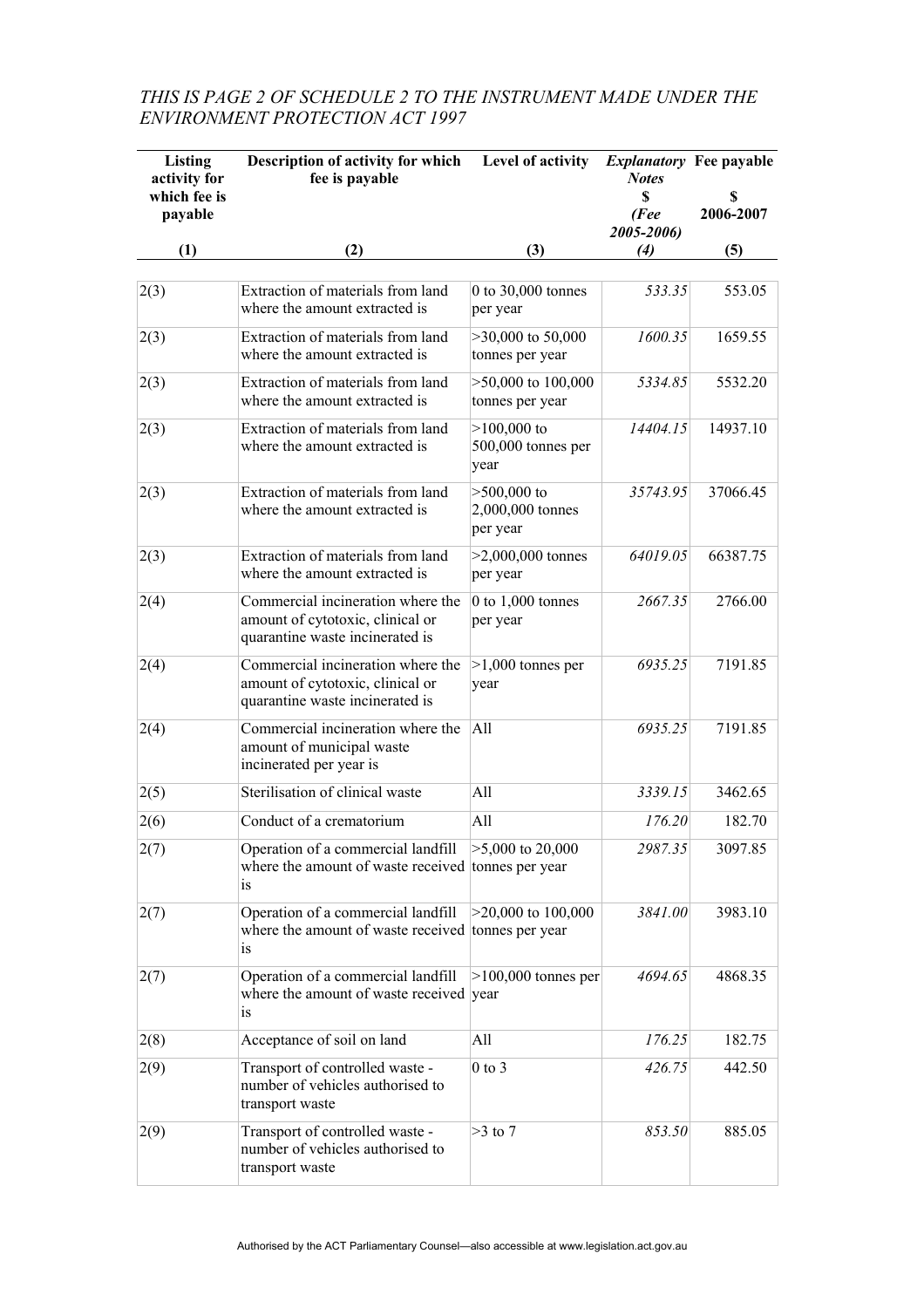## *THIS IS PAGE 3 OF SCHEDULE 2 TO THE INSTRUMENT MADE UNDER THE ENVIRONMENT PROTECTION ACT 1997*

| Listing<br>activity for<br>which fee is<br>payable | Description of activity for which<br>fee is payable                                       | Level of activity   | <b>Notes</b><br>\$<br>(Fee | <i>Explanatory</i> Fee payable<br>S<br>2006-2007 |
|----------------------------------------------------|-------------------------------------------------------------------------------------------|---------------------|----------------------------|--------------------------------------------------|
| (1)                                                | (2)                                                                                       | (3)                 | 2005-2006)<br>(4)          | (5)                                              |
| 2(9)                                               | Transport of controlled waste -<br>number of vehicles authorised to<br>transport waste    | $>7$ to 11          | 1280.25                    | 1327.60                                          |
| 2(9)                                               | Transport of controlled waste -<br>number of vehicles authorised to<br>transport waste    | >11                 | 1707.10                    | 1770.25                                          |
| 2(10)                                              | Provision of regulated waste for<br>transport                                             | All                 | 176.20                     | 182.70                                           |
| 2(11)                                              | Transportation of regulated waste                                                         | All                 | 1707.10                    | 1770.25                                          |
| 2(12)                                              | Sewage treatment where the amount $\vert$ 0 to 20 megalitres<br>of effluent discharged is | per year            | 533.35                     | 553.05                                           |
| 2(12)                                              | Sewage treatment where the amount $>20$ to 100<br>of effluent discharged is               | megalitres per year | 853.50                     | 885.05                                           |
| 2(12)                                              | Sewage treatment where the amount $>100$ to 1,000<br>of effluent discharged is            | megalitres per year | 2667.35                    | 2766.00                                          |
| 2(12)                                              | Sewage treatment where the amount $ >1,000$ to 5,000<br>of effluent discharged is         | megalitres per year | 6935.25                    | 7191.85                                          |
| 2(12)                                              | Sewage treatment where the amount $\geq 5,000$ to 10,000<br>of effluent discharged is     | megalitres per year | 17605.10                   | 18256.45                                         |
| 2(12)                                              | Sewage treatment where the amount $>10,000$ to 20,000<br>of effluent discharged is        | megalitres per year | 32009.45                   | 33193.75                                         |
| 2(12)                                              | Sewage treatment where the amount $\geq$ 20,000 to 30,000<br>of effluent discharged is    | megalitres per year | 44813.30                   | 46471.35                                         |
| 2(12)                                              | Sewage treatment where the amount $\geq 30,000$ to 40,000<br>of effluent discharged is    | megalitres per year | 59751.10                   | 61961.85                                         |
| 2(12)                                              | Sewage treatment where the amount $\geq 40,000$ megalitres<br>of effluent discharged is   | per year            | 282751.15                  | 293212.90                                        |
| 2(13)                                              | Treatment, handling or storage of<br>contaminated soil                                    | All                 | 5334.85                    | 5532.20                                          |
| 2(14)                                              | Treatment of more than 10,000<br>cubic metres of contaminated soil                        | All                 | 5334.85                    | 5532.20                                          |
| 2(15)                                              | Milking of animals where the<br>number of animals milked per day<br>is                    | 0 to 800            | 533.35                     | 553.05                                           |
| 2(15)                                              | Milking of animals where the<br>number of animals milked per day<br>is                    | $>800$ to 1,600     | 1600.38                    | 1659.55                                          |
| 2(15)                                              | Milking of animals where the<br>number of animals milked per day<br>is                    | >1,600              | 5334.8                     | 5532.15                                          |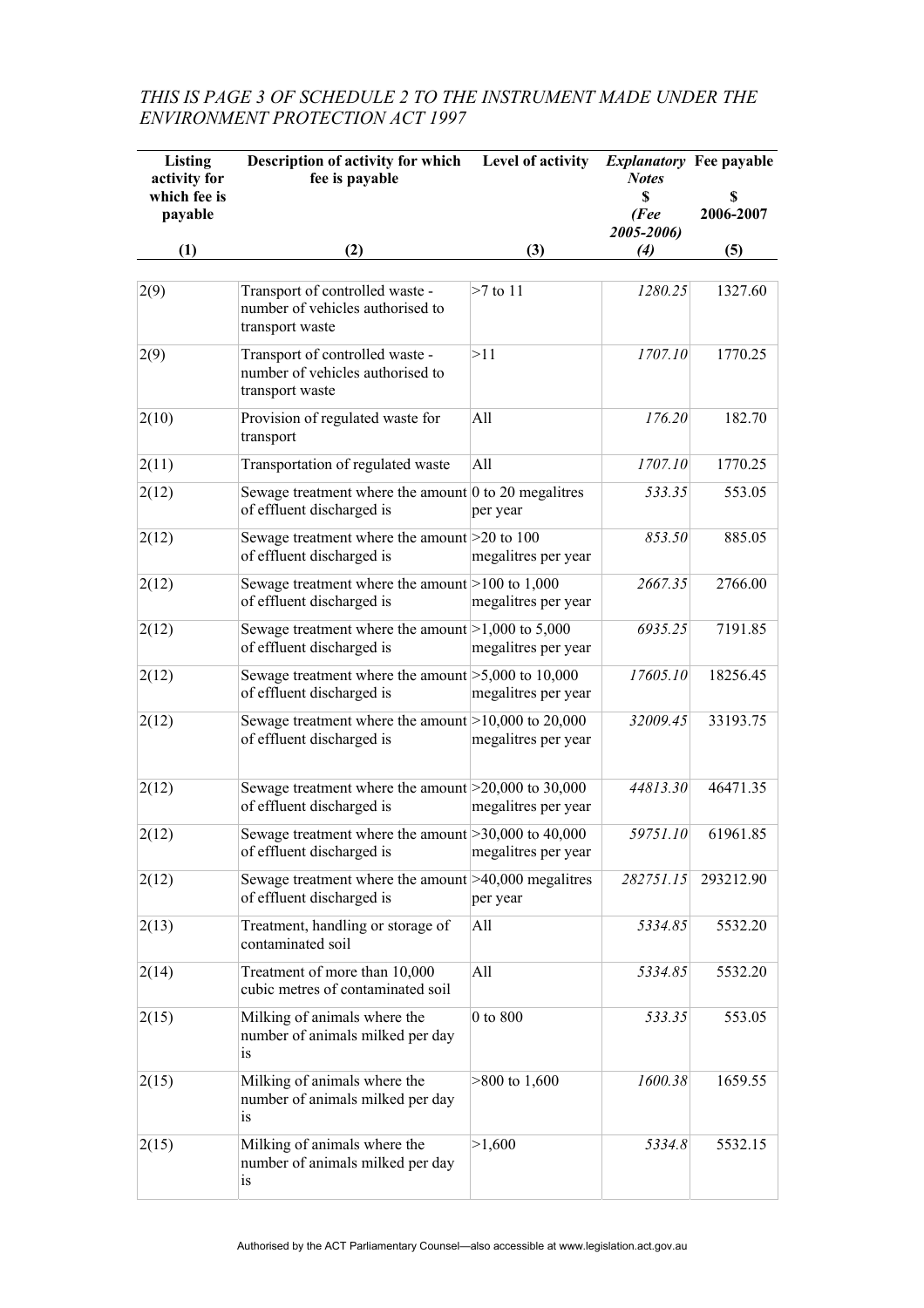## *THIS IS PAGE 4 OF SCHEDULE 2 TO THE INSTRUMENT MADE UNDER THE ENVIRONMENT PROTECTION ACT 1997*

| Listing<br>activity for<br>which fee is<br>payable | Description of activity for which<br>fee is payable                                                             | Level of activity                            | <b>Notes</b><br>S<br>(Fee<br>2005-2006) | <i>Explanatory</i> Fee payable<br>S<br>2006-2007 |
|----------------------------------------------------|-----------------------------------------------------------------------------------------------------------------|----------------------------------------------|-----------------------------------------|--------------------------------------------------|
| (1)                                                | (2)                                                                                                             | (3)                                          | $\left( 4\right)$                       | (5)                                              |
| 2(16)                                              | Processing of milk or milk products $\vert$ 0 to 30,000<br>where the amount processed is                        | kilolitres per year                          | 533.35                                  | 553.05                                           |
| 2(16)                                              | Processing of milk or milk products<br>where the amount processed is                                            | $>$ 30,000 to 100,000<br>kilolitres per year | 1600.35                                 | 1659.55                                          |
| 2(16)                                              | Processing of milk or milk products<br>where the amount processed is                                            | $>100,000$ kilolitres<br>per year            | 5334.85                                 | 5532.20                                          |
| 2(17)                                              | Processing of agricultural crops<br>where the amount processed is                                               | 0 to 30,000 tonnes<br>per year               | 533.35                                  | 553.05                                           |
| 2(17)                                              | Processing of agricultural crops<br>where the amount processed is                                               | $>30,000$ to $100,000$                       | 1600.35                                 | 1659.55                                          |
| 2(17)                                              | Processing of agricultural crops<br>where the amount processed is                                               | $>100,000$ to<br>250,000 tonnes per<br>year  | 5334.85                                 | 5532.20                                          |
| 2(17)                                              | Processing of agricultural crops<br>where the amount processed is                                               | $>250,000$ tonnes per<br>year                | 14404.15                                | 14937.10                                         |
| 2(18)                                              | Commercial aquaculture where the<br>surface area of water used (if waste<br>is discharged to a waterway) is     | 0 to 2 hectares                              | 533.35                                  | 553.05                                           |
| 2(18)                                              | Commercial aquaculture where the<br>surface area of water used (if waste<br>is discharged to a waterway) is     | >2 to 10 hectares                            | 1600.35                                 | 1659.55                                          |
| 2(18)                                              | Commercial aquaculture where the<br>surface area of water used (if waste<br>is discharged to a waterway) is     | $>10$ hectares                               | 5334.85                                 | 5532.20                                          |
| 2(18)                                              | Commercial aquaculture where the<br>surface area of water used (if waste<br>is not discharged to a waterway) is | All                                          | 176.20                                  | 182.70                                           |
| 2(19)                                              | Operation of a stock feedlot where<br>the live animal weight<br>accommodated is                                 | 0 to 200 tonnes                              | 176.20                                  | 182.70                                           |
| 2(19)                                              | Operation of a stock feedlot where<br>the live animal weight<br>accommodated is                                 | $>200$ to 500 tonnes                         | 533.35                                  | 553.05                                           |
| 2(19)                                              | Operation of a stock feedlot where<br>the live animal weight<br>accommodated is                                 | $>500$ to 2,500                              | 1600.35                                 | 1659.55                                          |
| 2(19)                                              | Operation of a stock feedlot where<br>the live animal weight<br>accommodated is                                 | $>2,500$ tonnes                              | 5334.85                                 | 5532.20                                          |
| 2(20)                                              | Keeping of poultry where the live<br>animal weight of birds<br>accommodated is                                  | 0 to 180 tonnes                              | 176.20                                  | 182.70                                           |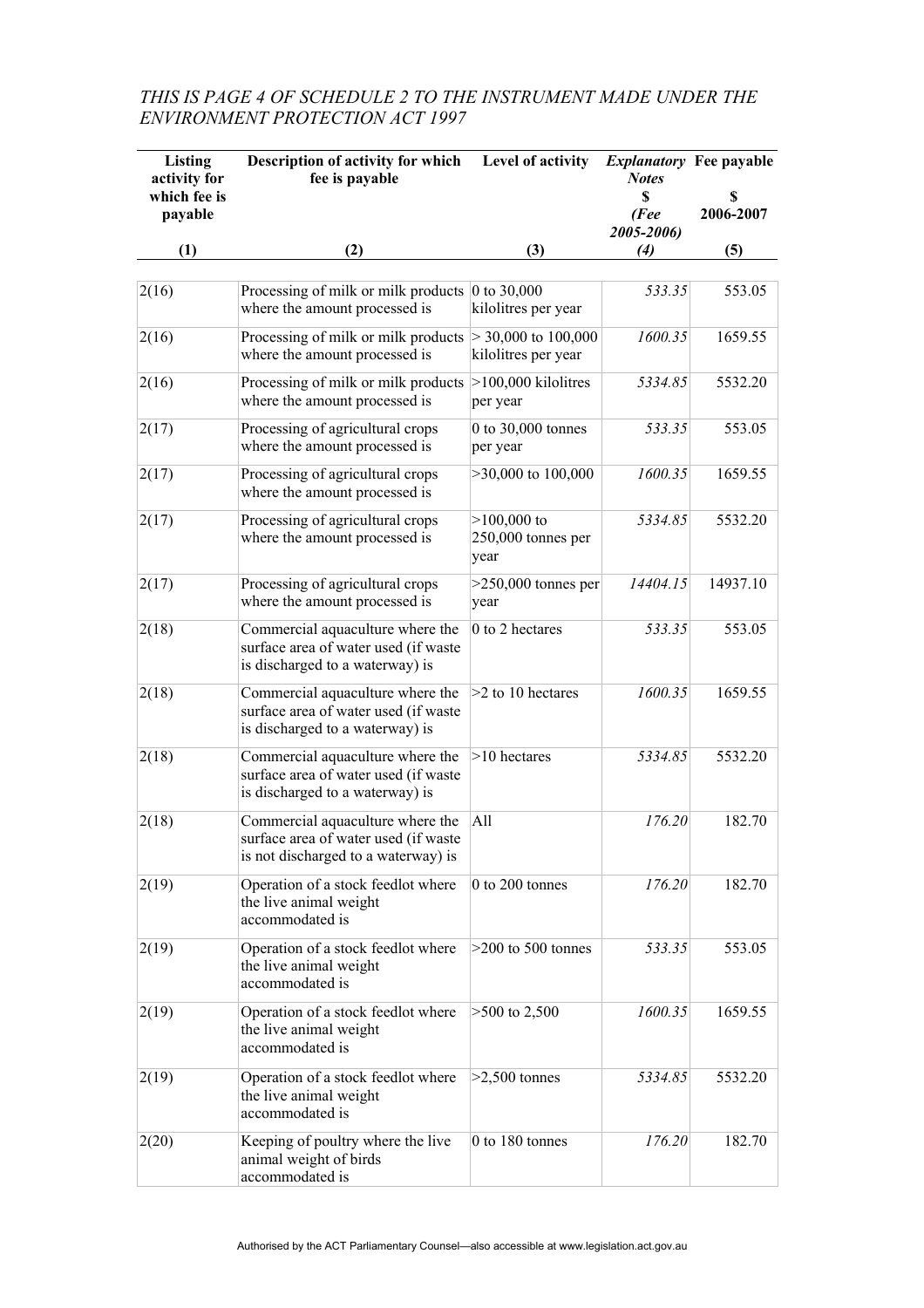## *THIS IS PAGE 5 OF SCHEDULE 2 TO THE INSTRUMENT MADE UNDER THE ENVIRONMENT PROTECTION ACT 1997*

| Listing<br>activity for<br>which fee is<br>payable | Description of activity for which<br>fee is payable                                              | Level of activity                                | <i>Explanatory</i> Fee payable<br><b>Notes</b><br>\$<br>(Fee<br>2005-2006) | S<br>2006-2007 |
|----------------------------------------------------|--------------------------------------------------------------------------------------------------|--------------------------------------------------|----------------------------------------------------------------------------|----------------|
| (1)                                                | (2)                                                                                              | (3)                                              | (4)                                                                        | (5)            |
| 2(20)                                              | Keeping of poultry where the live<br>animal weight of birds<br>accommodated is                   | $>180$ to 375 tonnes                             | 533.35                                                                     | 553.05         |
| 2(20)                                              | Keeping of poultry where the live<br>animal weight of birds<br>accommodated is                   | $>375$ to 1,000<br>tonnes                        | 1600.35                                                                    | 1659.55        |
| 2(20)                                              | Keeping of poultry where the live<br>animal weight of birds<br>accommodated is                   | $>1,000$ tonnes                                  | 5334.85                                                                    | 5532.20        |
| 2(21)                                              | Operation of a commercial stock<br>saleyard where the live animal<br>weight sold or exchanged is | 0 to 10,000 tonnes<br>per year                   | 176.20                                                                     | 182.70         |
| 2(21)                                              | Operation of a commercial stock<br>saleyard where the live animal<br>weight sold or exchanged is | $>10,000$ to 25,000<br>tonnes per year           | 533.35                                                                     | 553.05         |
| 2(21)                                              | Operation of a commercial stock<br>saleyard where the live animal<br>weight sold or exchanged is | $>25,000$ tonnes to<br>60,000 tonnes per<br>year | 1600.35                                                                    | 1659.55        |
| 2(21)                                              | Operation of a commercial stock<br>saleyard where the live animal<br>weight sold or exchanged is | $>60,000$ tonnes per<br>year                     | 5334.85                                                                    | 5532.20        |
| 2(22)                                              | Operation of an abattoir where the<br>live animal weight processed is                            | 0 to 30,000 tonnes<br>per year                   | 533.35                                                                     | 553.05         |
| 2(22)                                              | Operation of an abattoir where the<br>live animal weight processed is                            | $>30,000$ tonnes per<br>year                     | 1600.35                                                                    | 1659.55        |
| 2(23)                                              | Commercial cleaning or<br>carbonisation of wool                                                  | All                                              | 533.35                                                                     | 553.05         |
| 2(24)                                              | Tanning of animal skins or<br>fellmongery activities where the<br>amount processed is            | 0 to 10,000 tonnes<br>per year                   | 533.35                                                                     | 553.05         |
| 2(24)                                              | Tanning of animal skins or<br>fellmongery activities where the<br>amount processed is            | $>10,000$ tonnes per<br>year                     | 1600.35                                                                    | 1659.55        |
| 2(25)                                              | Outdoor concert activities                                                                       | All                                              | 176.20                                                                     | 182.70         |
| 2(26)                                              | Management of a concert venue                                                                    | <b>Exhibition Park in</b><br>Canberra            | 588.40                                                                     | 610.15         |
| 2(26)                                              | Management of a concert venue                                                                    | Others                                           | 176.20                                                                     | 182.70         |
| 2(27)                                              | Electricity generation where the<br>amount generated is                                          | 0 to 450 gigawatt<br>hours per year              | 2667.35                                                                    | 2766.00        |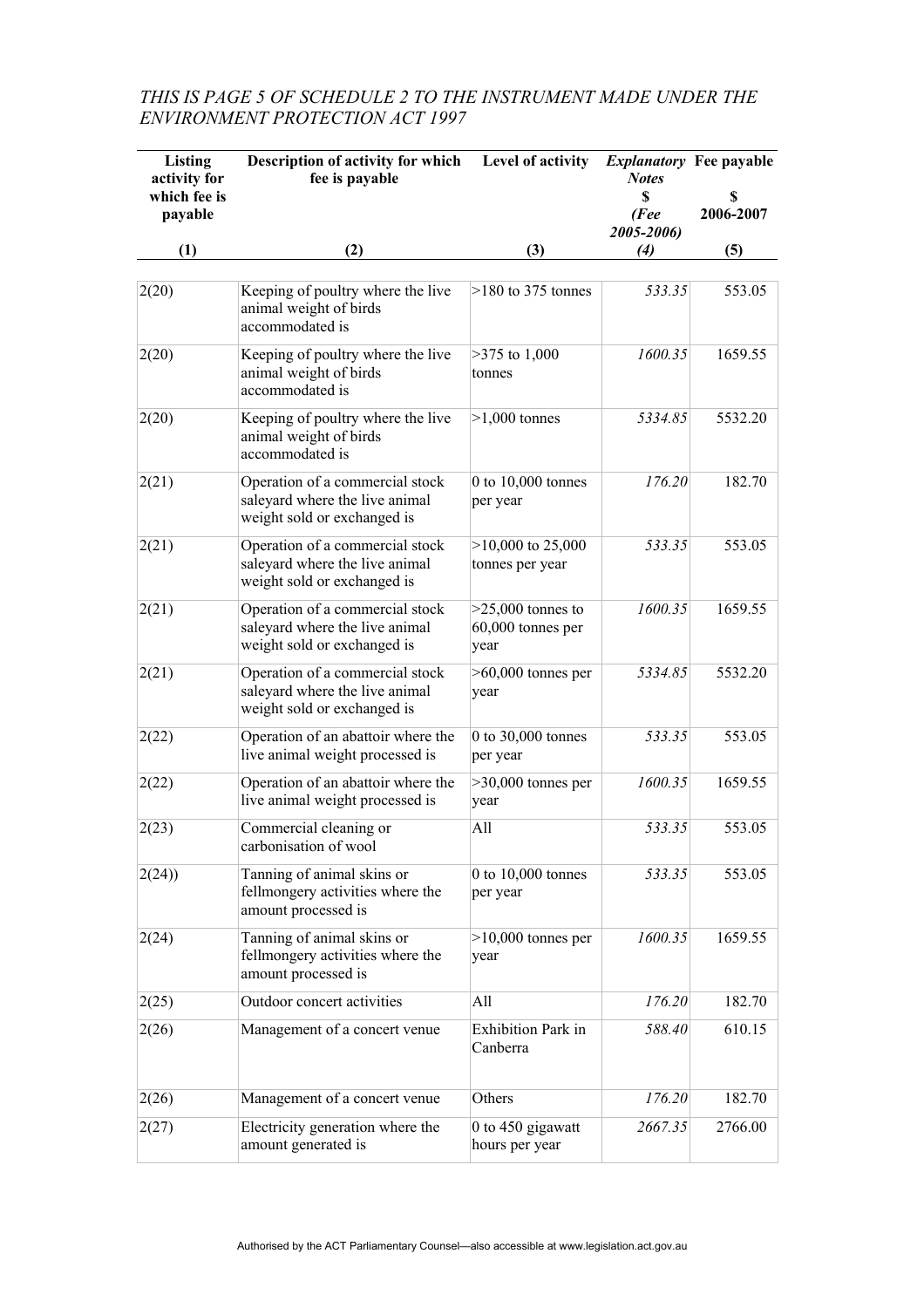## *THIS IS PAGE 6 OF SCHEDULE 2 TO THE INSTRUMENT MADE UNDER THE ENVIRONMENT PROTECTION ACT 1997*

| Listing<br>activity for<br>which fee is<br>payable | Description of activity for which<br>fee is payable                                          | Level of activity                                   | <b>Explanatory</b> Fee payable<br><b>Notes</b><br>S<br>(Fee<br>2005-2006) | S<br>2006-2007 |
|----------------------------------------------------|----------------------------------------------------------------------------------------------|-----------------------------------------------------|---------------------------------------------------------------------------|----------------|
| (1)                                                | (2)                                                                                          | (3)                                                 | (4)                                                                       | (5)            |
|                                                    |                                                                                              |                                                     |                                                                           |                |
| 2(27)                                              | Electricity generation where the<br>amount generated is                                      | $>450$ to 1,000<br>gigawatt hours per<br>year       | 6935.25                                                                   | 7191.85        |
| 2(27)                                              | Electricity generation where the<br>amount generated is                                      | $>1,000$ to 4,000<br>gigawatt hours per<br>year     | 17605.10                                                                  | 18256.45       |
| 2(27)                                              | Electricity generation where the<br>amount generated is                                      | >4,000 gigawatt<br>hours per year                   | 44813.30                                                                  | 46471.35       |
| 2(28)                                              | Motor racing events                                                                          | All                                                 | 176.20                                                                    | 182.70         |
| 2(29)                                              | Management of a motor racing<br>venue                                                        | All                                                 | 176.20                                                                    | 182.70         |
| 2(31)                                              | Commercial use of chemical<br>products                                                       | All                                                 | 176.20                                                                    | 182.70         |
| 2(32)                                              | Storage of petroleum products<br>where the design storage capacity is $\vert$ to 5,000 cubic | >500 cubic metres<br>metres                         | 853.50                                                                    | 885.05         |
| 2(32)                                              | Storage of petroleum products<br>where the design storage capacity is                        | $>5,000$ cubic metres<br>to 100,000 cubic<br>metres | 2667.35                                                                   | 2766.00        |
| 2(32)                                              | Storage of petroleum products<br>where the design storage capacity is metres                 | $>100,000$ cubic                                    | 6935.25                                                                   | 7191.85        |
| 2(33)                                              | Production of petroleum products<br>where the amount produced is                             | 0 to 100 tonnes per<br>year                         | 176.20                                                                    | 182.70         |
| 2(33)                                              | Production of petroleum products<br>where the amount produced is                             | $>100$ to $10,000$<br>tonnes per year               | 2667.35                                                                   | 2766.00        |
| 2(33)                                              | Production of petroleum products<br>where the amount produced is                             | $>10,000$ to 200,000<br>tonnes per year             | 6935.25                                                                   | 7191.85        |
| 2(33)                                              | Production of petroleum products<br>where the amount produced is                             | $>200,000$ to<br>500,000 tonnes per<br>year         | 17605.10                                                                  | 18256.45       |
| 2(33)                                              | Production of petroleum products<br>where the amount produced is                             | $>500,000$ tonnes per<br>year                       | 70420.95                                                                  | 73026.50       |
| 2(34)                                              | Waste oil recovery where the<br>amount processed is                                          | 20 to 1,000 tonnes<br>per year                      | 2667.35                                                                   | 2766.00        |
| 2(34)                                              | Waste oil recovery where the<br>amount processed is                                          | $>1,000$ tonnes per<br>year                         | 6935.25                                                                   | 7191.85        |
| 2(35)                                              | Helicopter facilities – number of<br>flights per year                                        | 0 to 1,500                                          | 533.35                                                                    | 553.05         |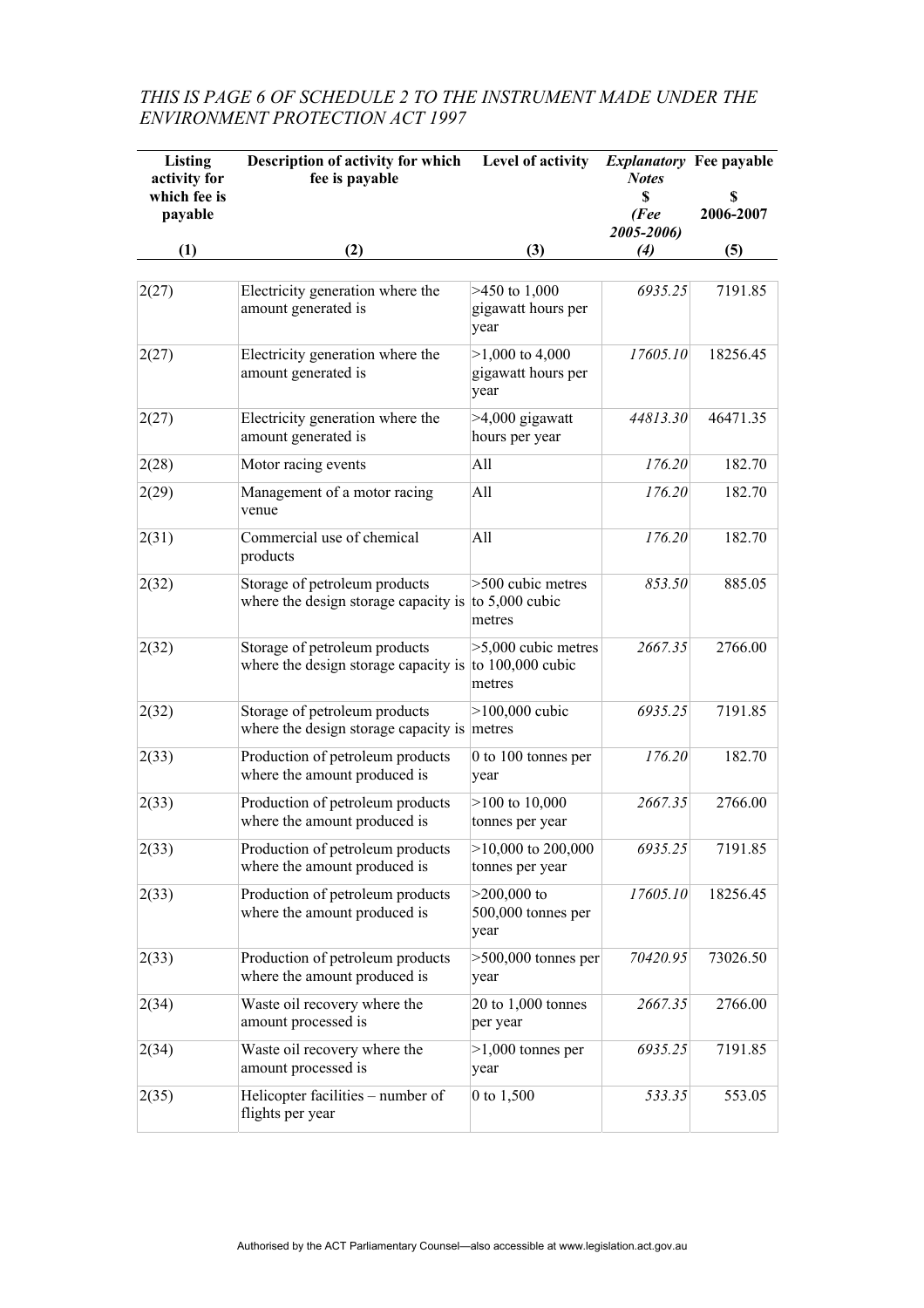## *THIS IS PAGE 7 OF SCHEDULE 2 TO THE INSTRUMENT MADE UNDER THE ENVIRONMENT PROTECTION ACT 1997*

| Listing<br>activity for<br>which fee is | Description of activity for which<br>fee is payable                                                            | Level of activity                              | <b>Explanatory</b> Fee payable<br><b>Notes</b><br>\$ | \$        |
|-----------------------------------------|----------------------------------------------------------------------------------------------------------------|------------------------------------------------|------------------------------------------------------|-----------|
| payable                                 |                                                                                                                |                                                | (Fee<br>2005-2006)                                   | 2006-2007 |
| (1)                                     | (2)                                                                                                            | (3)                                            | (4)                                                  | (5)       |
|                                         |                                                                                                                |                                                |                                                      |           |
| 2(35)                                   | Helicopter facilities – number of<br>flights per year                                                          | $>1,500$ to 5,000                              | 1600.35                                              | 1659.55   |
| 2(35)                                   | Helicopter facilities – number of<br>flights per year                                                          | >5,000                                         | 5334.85                                              | 5532.20   |
| 2(36)                                   | Logging operations – where the<br>total area under forest plantation is                                        | 0 to 1,000 hectares                            | 533.35                                               | 553.05    |
| 2(36)                                   | Logging operations - where the<br>total area under forest plantation is                                        | $>1,000$ to 5,000<br>hectares                  | 1600.35                                              | 1659.55   |
| 2(36)                                   | Logging operations – where the<br>total area under forest plantation is                                        | $>5,000$ to 10,000<br>hectares                 | 3200.85                                              | 3319.25   |
| 2(36)                                   | Logging operations – where the<br>total area under forest plantation is                                        | $>10,000$ hectares                             | 7861.90                                              | 8152.75   |
| 2(37)                                   | Commercial production of alcoholic $\vert$ 0 to 21,000 kilolitres<br>beverages where the amount<br>produced is | per year                                       | 533.35                                               | 553.05    |
| 2(37)                                   | Commercial production of alcoholic $\geq$ 21,000 to 70,000<br>beverages where the amount<br>produced is        | kilolitres per year                            | 1600.35                                              | 1659.55   |
| 2(37)                                   | Commercial production of alcoholic $\geq 70,000$ to 175,000<br>beverages where the amount<br>produced is       | kilolitres per year                            | 5334.85                                              | 5532.20   |
| 2(37)                                   | Commercial production of alcoholic $>175,000$ kilolitres<br>beverages where the amount<br>produced is          | per year                                       | 14404.15                                             | 14937.10  |
| 2(38)                                   | Application of biosolid products<br>where the amount applied is                                                | $>500$ to 3,000 tonnes<br>per year             | 1600.35                                              | 1659.55   |
| 2(38)                                   | Application of biosolid products<br>where the amount applied is                                                | $>3,000$ tonnes per<br>year                    | 5334.85                                              | 5532.20   |
| 2(39)                                   | Composting activities where the<br>amount received is                                                          | 0 to 200 tonnes of<br>animal waste per year    | 533.35                                               | 553.05    |
| 2(39)                                   | Composting activities where the<br>amount received is                                                          | $>200$ tonnes of<br>animal waste per year      | 1600.35                                              | 1659.55   |
| 2(39)                                   | Composting activities where the<br>amount received is                                                          | 0 to $5,000$ tonnes of<br>plant waste per year | 533.35                                               | 553.05    |
| 2(39)                                   | Composting activities where the<br>amount received is                                                          | $>5,000$ tonnes of<br>plant waste per year     | 1600.35                                              | 1659.55   |
| 2(40)                                   | Wood or timber milling where the<br>amount produced is                                                         | 0 to 30,000 cubic<br>metres per year           | 533.35                                               | 553.05    |
| 2(40)                                   | Wood or timber milling where the<br>amount produced is                                                         | $>30,000$ to 70,000<br>cubic metres per year   | 1600.35                                              | 1659.55   |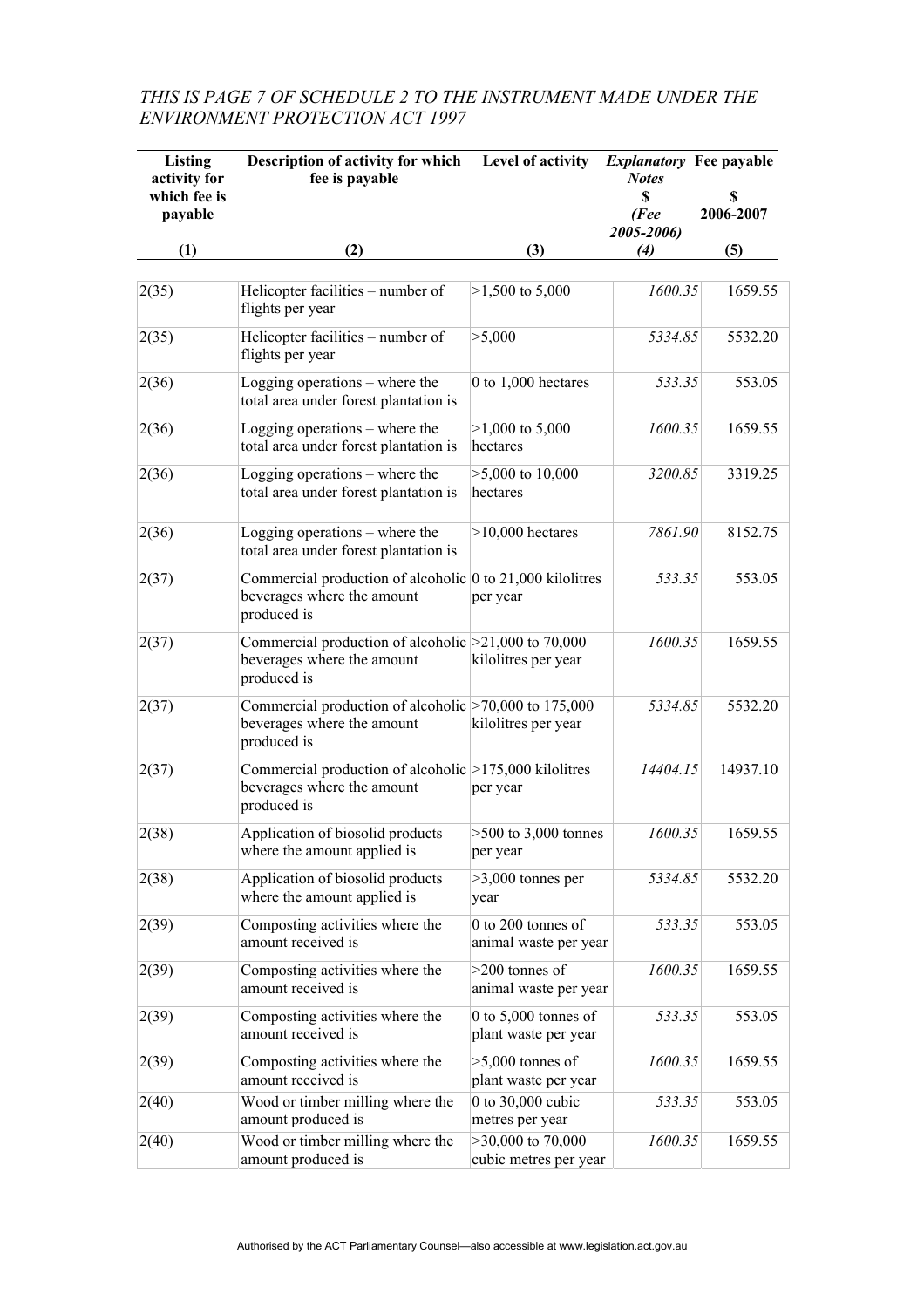#### *THIS IS PAGE 8 OF SCHEDULE 2 TO THE INSTRUMENT MADE UNDER THE ENVIRONMENT PROTECTION ACT 1997*

| Listing<br>activity for<br>which fee is<br>payable | Description of activity for which<br>fee is payable                                               | Level of activity                                | <i>Explanatory</i> Fee payable<br><b>Notes</b><br>S<br>(Fee<br>2005-2006) | S<br>2006-2007 |
|----------------------------------------------------|---------------------------------------------------------------------------------------------------|--------------------------------------------------|---------------------------------------------------------------------------|----------------|
| (1)                                                | (2)                                                                                               | (3)                                              | $\left( 4\right)$                                                         | (5)            |
| 2(40)                                              | Wood or timber milling where the<br>amount produced is                                            | $>70,000$ to 200,000<br>cubic metres per<br>year | 5334.85                                                                   | 5532.20        |
| 2(40)                                              | Wood or timber milling where the<br>amount produced is                                            | $>200,000$ cubic<br>metres per year              | 14404.15                                                                  | 14937.10       |
| 2(41)                                              | Manufacture of things in furnaces<br>or kilns where the amount produced per year<br><sub>1s</sub> | 0 to 10,000 tonnes                               | 176.20                                                                    | 182.70         |
| 2(41)                                              | Manufacture of things in furnaces<br>or kilns where the amount produced tonnes per year<br>is     | $>10,000$ to 30,000                              | 853.50                                                                    | 885.05         |
| 2(41)                                              | Manufacture of things in furnaces<br>or kilns where the amount produced tonnes per year<br>is     | $>30,000$ to 50,000                              | 2667.35                                                                   | 2766.04        |
| 2(41)                                              | Manufacture of things in furnaces<br>or kilns where the amount produced tonnes per year<br>is.    | $>50,000$ to 200,000                             | 6935.25                                                                   | 7191.85        |
| 2(41)                                              | Manufacture of things in furnaces<br>or kilns where the amount produced year<br>1S                | $>200,000$ tonnes per                            | 17605.10                                                                  | 18256.45       |
| 2(42)                                              | Commercial preservation of wood<br>where the amount processed is                                  | 0 to $5,000$ cubic<br>metres per year            | 176.20                                                                    | 182.70         |
| 2(42)                                              | Commercial preservation of wood<br>where the amount processed is                                  | $>5,000$ to 10,000<br>cubic metres per<br>year   | 1600.35                                                                   | 1659.55        |
| 2(42)                                              | Commercial preservation of wood<br>where the amount processed is                                  | $>10,000$ to 30,000<br>cubic metres per<br>year  | 5334.85                                                                   | 5532.20        |
| 2(42)                                              | Commercial preservation of wood<br>where the amount processed is                                  | >30,000 cubic<br>metres per year                 | 14404.15                                                                  | 14937.10       |
| 2(43)                                              | Production of concrete or concrete<br>products where the amount<br>produced is                    | 0 to 13,000 cubic<br>metres per year             | 533.35                                                                    | 553.05         |
| 2(43)                                              | Production of concrete or concrete<br>products where the amount<br>produced is                    | $>13,000$ to 25,000<br>cubic metres per<br>year  | 1600.35                                                                   | 1659.55        |
| 2(43)                                              | Production of concrete or concrete<br>products where the amount<br>produced is                    | $>25,000$ to 50,000<br>cubic metres per<br>year  | 5334.85                                                                   | 5532.20        |
| 2(43)                                              | Production of concrete or concrete<br>products where the amount<br>produced is                    | $>50,000$ cubic<br>metres per year               | 14404.15                                                                  | 14937.10       |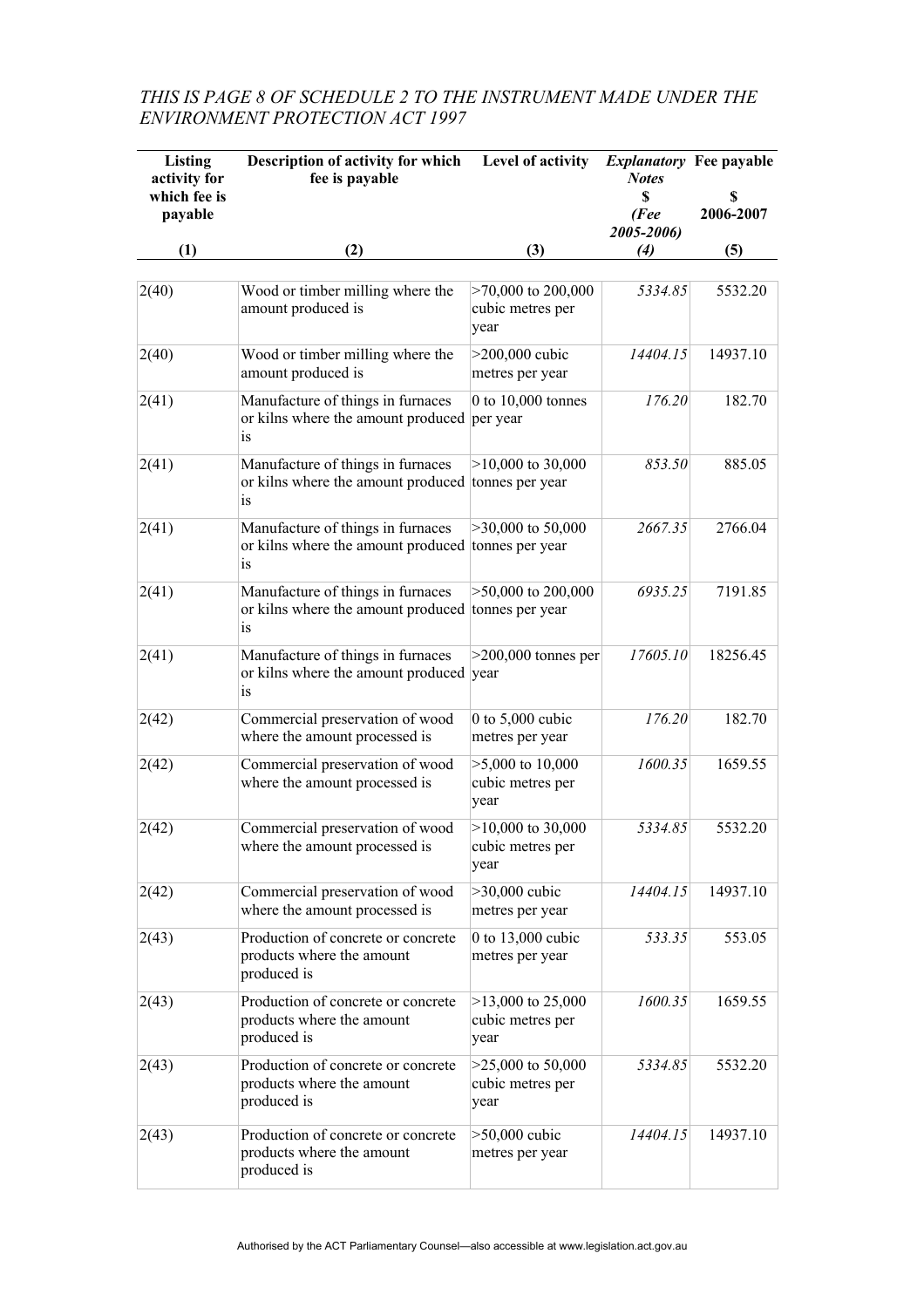#### *THIS IS PAGE 9 OF SCHEDULE 2 TO THE INSTRUMENT MADE UNDER THE ENVIRONMENT PROTECTION ACT 1997*

| Listing<br>activity for<br>which fee is<br>payable | Description of activity for which<br>fee is payable                                               | Level of activity                             | <i>Explanatory</i> Fee payable<br><b>Notes</b><br>S<br>(Fee<br>2005-2006) | S<br>2006-2007 |
|----------------------------------------------------|---------------------------------------------------------------------------------------------------|-----------------------------------------------|---------------------------------------------------------------------------|----------------|
| (1)                                                | (2)                                                                                               | (3)                                           | $\left( 4\right)$                                                         | (5)            |
|                                                    |                                                                                                   |                                               |                                                                           |                |
| 2(44)                                              | Production of bituminous road<br>building materials where the<br>amount produced is               | 0 to 30,000 tonnes<br>per year                | 1600.35                                                                   | 1659.55        |
| 2(44)                                              | Production of bituminous road<br>building materials where the<br>amount produced is               | $>30,000$ to $100,000$<br>tonnes per year     | 5334.85                                                                   | 5532.20        |
| 2(44)                                              | Production of bituminous road<br>building materials where the<br>amount produced is               | $>100,000$ tonnes per<br>year                 | 14404.15                                                                  | 14937.10       |
| 2(45)                                              | Crushing, grinding or separating of<br>materials where the amount<br>processed is                 | $0$ to $10,000$ tonnes<br>per year            | 176.20                                                                    | 182.70         |
| 2(45)                                              | Crushing, grinding or separating of<br>materials where the amount<br>processed is                 | $>10,000$ to 30,000<br>tonnes per year        | 533.35                                                                    | 553.05         |
| 2(45)                                              | Crushing, grinding or separating of<br>materials where the amount<br>processed is                 | $>30,000$ to $100,000$<br>tonnes per year     | 1600.35                                                                   | 1659.55        |
| 2(45)                                              | Crushing, grinding or separating of<br>materials where the amount<br>processed is                 | $>100,000$ to<br>500,000 tonnes per<br>year   | 5334.85                                                                   | 5532.20        |
| 2(45)                                              | Crushing, grinding or separating of<br>materials where the amount<br>processed is                 | $>500,000$ to<br>2,000,000 tonnes<br>per year | 14404.15                                                                  | 14937.10       |
| 2(45)                                              | Crushing, grinding or separating of<br>materials where the amount<br>processed is                 | $>2,000,000$ tonnes<br>per year               | 35743.95                                                                  | 37066.45       |
| 2(46)                                              | The sale or supply in the Territory<br>of firewood to the person who uses<br>it                   | All                                           | 176.20                                                                    | 182.70         |
| 2(47)                                              | Sale or supply in the Territory of<br>firewood to a person other than one<br>mentioned in item 46 | All                                           | 176.20                                                                    | 182.70         |
| 2(48)                                              | Preparation for sale or supply of<br>firewood in the Territory                                    | All                                           | 176.20                                                                    | 182.70         |
| 3(1)                                               | Manufacture of things in furnaces<br>or kilns                                                     | All                                           | 176.20                                                                    | 182.70         |
| 3(2)                                               | Commercial preservation of wood                                                                   | All                                           | 176.20                                                                    | 182.70         |
| 3(3)                                               | Forestry activities                                                                               | All                                           | 1767.70                                                                   | 1833.10        |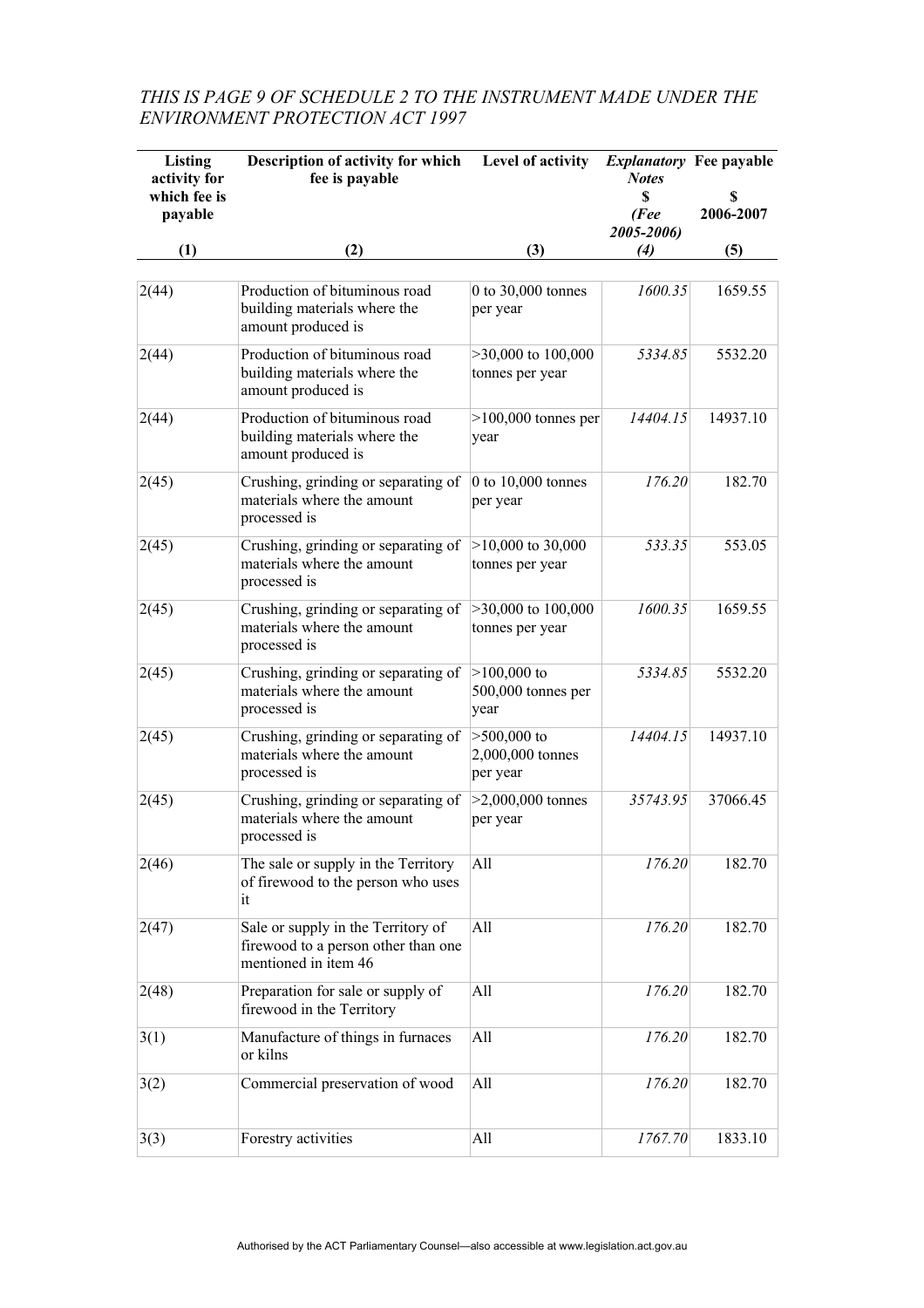## *THIS IS PAGE 10 OF SCHEDULE 2 TO THE INSTRUMENT MADE UNDER THE ENVIRONMENT PROTECTION ACT 1997*

| Listing<br>activity for<br>which fee is<br>payable | <b>Description of activity for which</b><br>fee is payable       | Level of activity | <b>Notes</b><br>S<br>(Fee | <i>Explanatory</i> Fee payable<br>S<br>2006-2007 |
|----------------------------------------------------|------------------------------------------------------------------|-------------------|---------------------------|--------------------------------------------------|
| (1)                                                | (2)                                                              | (3)               | 2005-2006)<br>(4)         | (5)                                              |
| 3(4)                                               | Major land development or<br>construction activities             | All               | 176.20                    | 182.70                                           |
| 3(5)                                               | Management of municipal service.<br>maintenance on unleased land | A11               | 1767.70                   | 1833.10                                          |
| 3(6)                                               | Wastewater recycling activities                                  | All               | 176.20                    | 182.70                                           |
| 3(7)                                               | Commercial collection of waste<br>from commercial premises       | A11               | 176.20                    | 182.70                                           |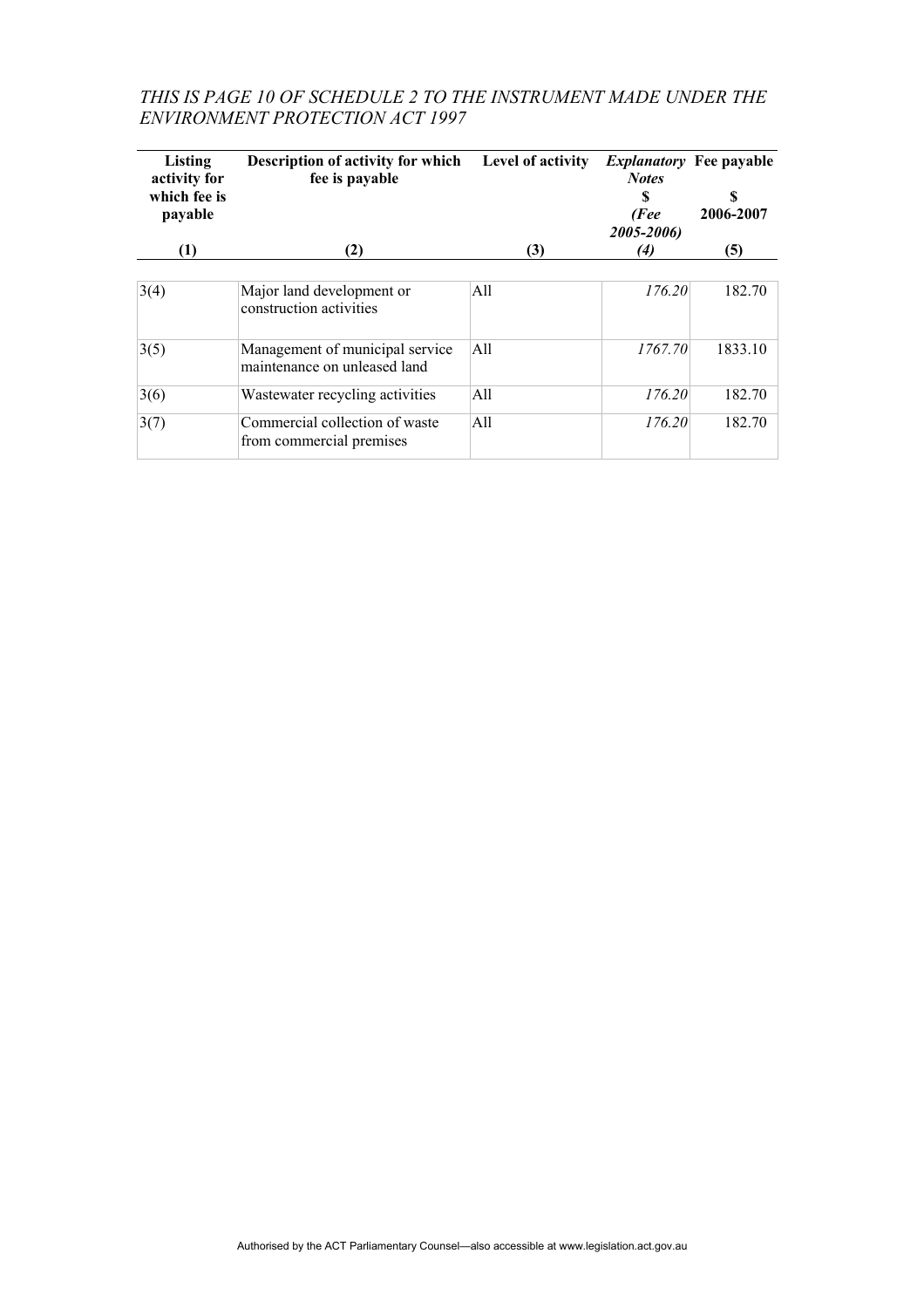#### *THIS IS PAGE 1 OF SCHEDULE 3 TO THE INSTRUMENT MADE UNDER THE ENVIRONMENT PROTECTION ACT 1997*

- 1. The relevant amount is referred to in this Schedule as the "Pollutant Fee".
- 2. The Pollutant Fee shall equal the assessable load of the pollutant multiplied by the appropriate Pollutant Fee Unit for the particular activity as shown in Table 1 below.
- 3. The assessable load for each pollutant shall equal the concentration of the pollutant multiplied by the discharge weight or volume as defined in the authorisation for each activity. The unit of measure for assessable load is kilograms.
- 4. The concentration of the pollutant is the weight in kilograms of pollutant per volume or weight of discharge from the activity. Concentration and volume or weight of discharge shall be measured as set out in the environmental authorisation granted for the activity. The concentration for that pollutant is measured.
- 5. The Pollutant Fee payable per year shall be:
	- Nil if the fee shown in **Schedule 2** for the activity is greater than or equal to the Pollutant Fee; or
	- The Pollutant Fee less the fee shown in **Schedule 2** if the fee shown in  **Schedule 2** is less than the Pollutant Fee.
- 6. The fee payable per year for the purposes of clause 2 (12) shall be paid in four instalments of three months each.

The commencement date for the instalments shall be the day after the date of effect or anniversary of effect of the authorisation. The commencement date for the second, third and fourth instalments each year shall be three months, six months and nine months respectively after the commencement date for the first instalment.

Each instalment payments shall be paid within 60 days after the instalment finish date.

7. The fee payable for all other clauses in Schedule 3 shall be paid within 30 days after the date of effect or anniversary of effect of the authorisation.

| Listing<br>activity for<br>which fee is<br>payable | <b>Description of activity for which</b><br>fee is payable | Level of activity | <b>Notes</b><br>(Fee<br>2005-2006) | <i>Explanatory</i> Fee payable<br>2006-2007 |
|----------------------------------------------------|------------------------------------------------------------|-------------------|------------------------------------|---------------------------------------------|
| (1)                                                | 2)                                                         | (3)               | (4)                                | (5)                                         |
| 2(4)                                               | Commercial incineration – Air                              | Arsenic           | 96.95                              | 100.50                                      |
| 2(4)                                               | Commercial incineration – Air                              | <b>Benzene</b>    | 1.25                               | 1.25                                        |

#### **TABLE 1**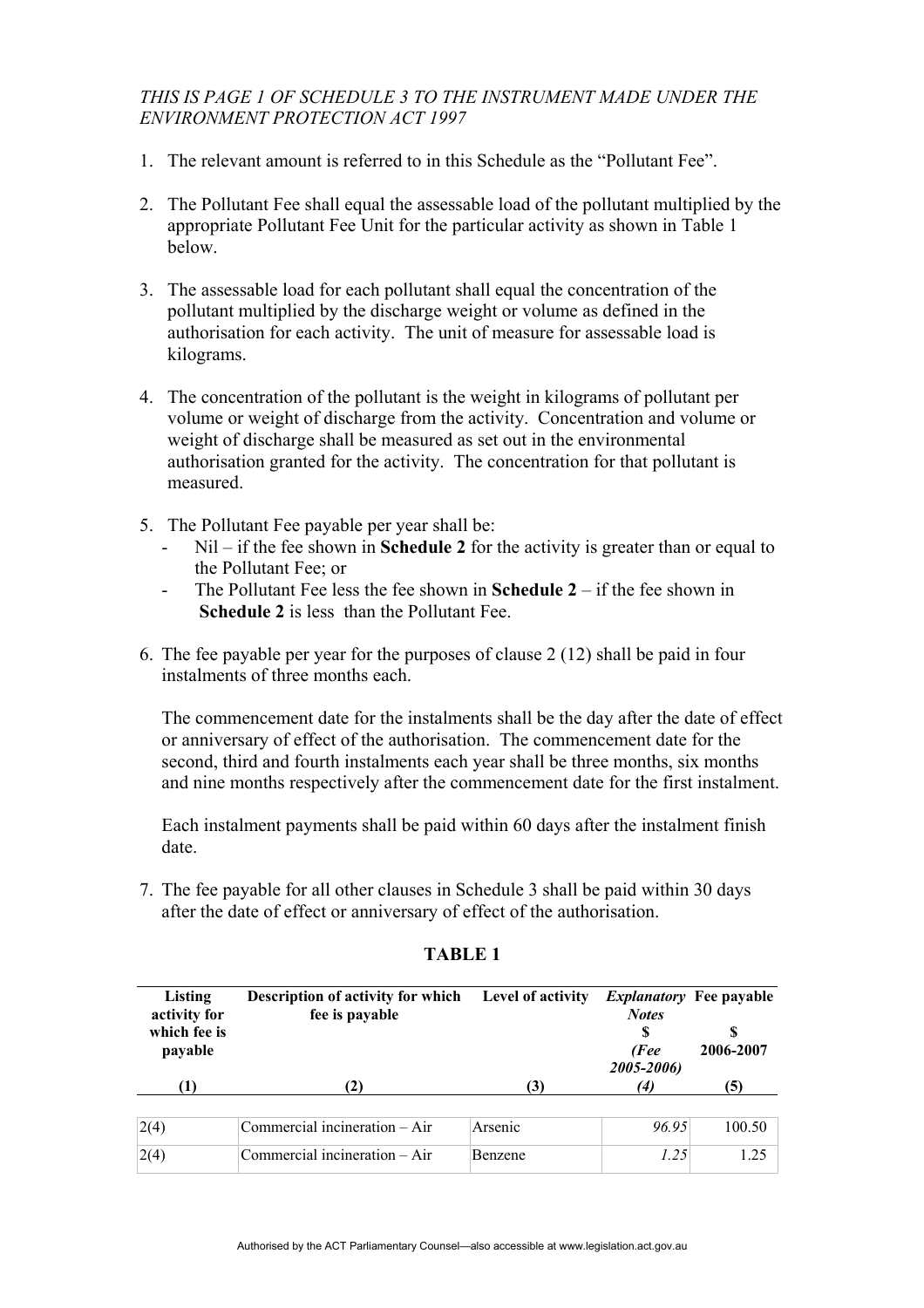| Listing<br>activity for<br>which fee is<br>payable | Description of activity for which<br>fee is payable            | Level of activity            | <b>Notes</b><br>S<br>(Fee<br>2005-2006) | <i>Explanatory</i> Fee payable<br>S<br>2006-2007 |
|----------------------------------------------------|----------------------------------------------------------------|------------------------------|-----------------------------------------|--------------------------------------------------|
| (1)                                                | (2)                                                            | (3)                          | (4)                                     | (5)                                              |
| 2(4)                                               | Commercial incineration - Air                                  | Benzo[a]pyrenes              | 53.80                                   | 57.85                                            |
| 2(4)                                               | Commercial incineration - Air                                  | Fine particles               | 0.230                                   | 0.235                                            |
| 2(4)                                               | Commercial incineration - Air                                  | Lead                         | 20.10                                   | 20.80                                            |
| 2(4)                                               | Commercial incineration - Air                                  | Mercury                      | 207.65                                  | 215.30                                           |
| 2(4)                                               | Commercial incineration - Air                                  | Nitrogen Oxides              | 0.01                                    | 0.01                                             |
| 2(4)                                               | Commercial incineration - Air                                  | Sulphur Oxides               | 0.004                                   | 0.004                                            |
| 2(12)                                              | Sewage treatment $-0$ to 10,000<br>megalitres per year - water | Biochemical<br>Oxygen Demand | 0.002                                   | 0.002                                            |
| 2(12)                                              | Sewage treatment $-0$ to 10,000<br>megalitres per year - water | Oil and grease               | 0.196                                   | 0.203                                            |
| 2(12)                                              | Sewage treatment $-0$ to 10,000<br>megalitres per year - water | Suspended solids             | 0.206                                   | 0.213                                            |
| 2(12)                                              | Sewage treatment $-0$ to 10,000<br>megalitres per year - water | Total nitrogen               | 0.284                                   | 0.294                                            |
| 2(12)                                              | Sewage treatment $-0$ to 10,000<br>megalitres per year - water | Total phosphorous            | 5.40                                    | 5.55                                             |
| 2(12)                                              | Sewage treatment $> 10,000$<br>megalitres per year - water     | Biochemical<br>Oxygen Demand | 0.002                                   | 0.002                                            |
| 2(12)                                              | Sewage treatment $> 10,000$<br>megalitres per year – water     | Cadmium                      | 180.75                                  | 187.40                                           |
| 2(12)                                              | Sewage treatment $> 10,000$<br>megalitres per year – water     | Chromium                     | 11.25                                   | 11.65                                            |
| 2(12)                                              | Sewage treatment > 10,000<br>megalitres per year - water       | Copper                       | 4.50                                    | 4.65                                             |
| 2(12)                                              | Sewage treatment $> 10,000$<br>megalitres per year - water     | Lead                         | 17.15                                   | 17.75                                            |
| 2(12)                                              | Sewage treatment $> 10,000$<br>megalitres per year - water     | Mercury                      | 485.05                                  | 502.95                                           |
| 2(12)                                              | Sewage treatment $> 10,000$<br>megalitres per year – water     | Oil and grease               | 0.196                                   | 0.203                                            |
| 2(12)                                              | Sewage treatment $> 10,000$<br>megalitres per year - water     | Selenium                     | 26.70                                   | 27.65                                            |
| 2(12)                                              | Sewage treatment $> 10,000$<br>megalitres per year – water     | Suspended solids             | 0.206                                   | 0.213                                            |
| 2(12)                                              | Sewage treatment $> 10,000$<br>megalitres per year - water     | Total nitrogen               | 0.284                                   | 0.294                                            |

## *THIS IS PAGE 2 OF SCHEDULE 3 TO THE INSTRUMENT MADE UNDER THE ENVIRONMENT PROTECTION ACT 1997*